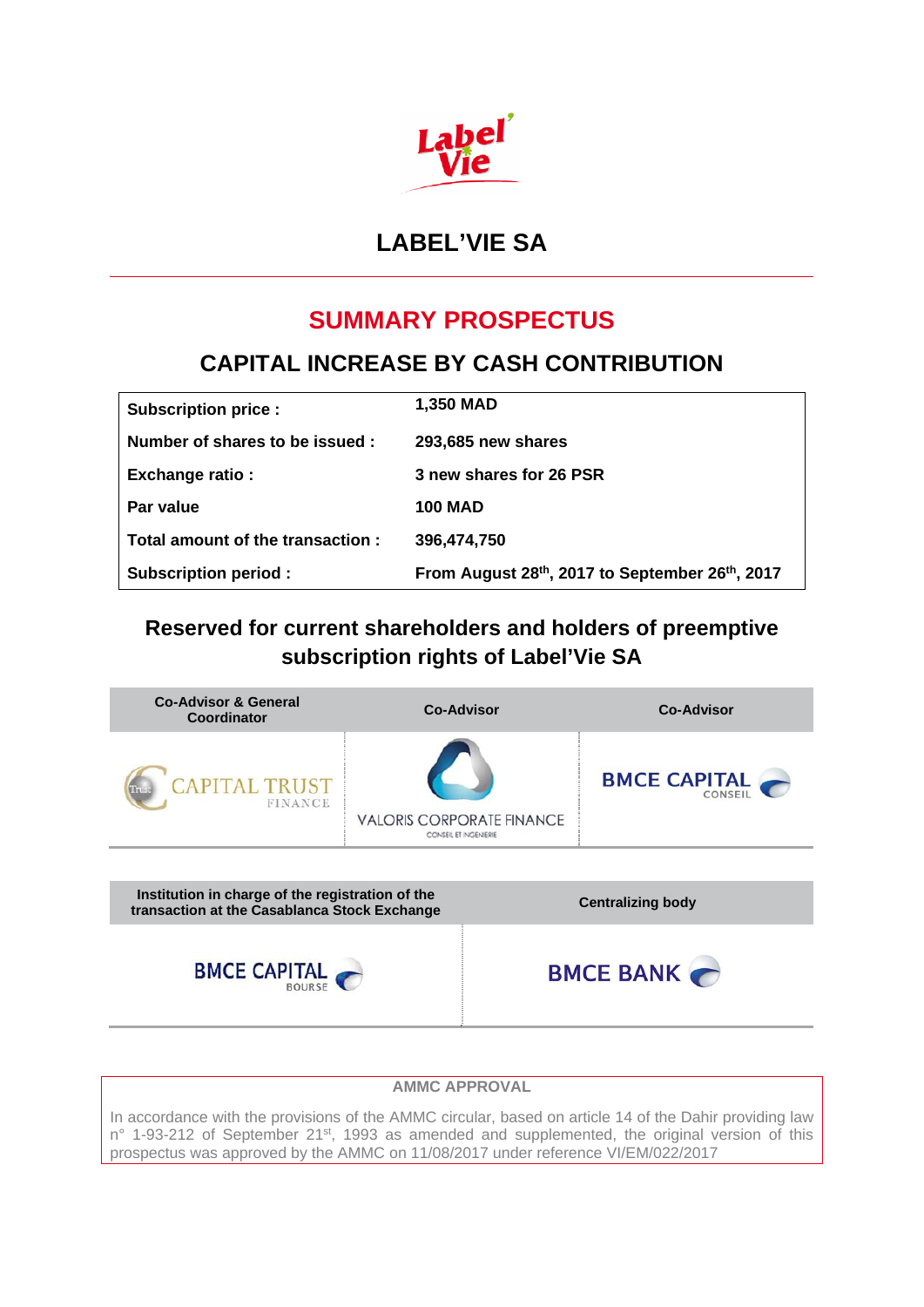

# **DISCLAIMER**

On August 11<sup>th</sup>, 2017, the AMMC approved a prospectus relating to the capital increase of Label'Vie SA.

The prospectus approved by the AMMC is available at any time at the head office of Label'Vie and the co-advisors. It is also available within 48 hours' notice at the offices of the institutions responsible for collecting subscription orders.

The prospectus is available to the public on the AMMC website (www.ammc.ma) and on the Casablanca Stock Exchange website (www.casablanca-bourse.com).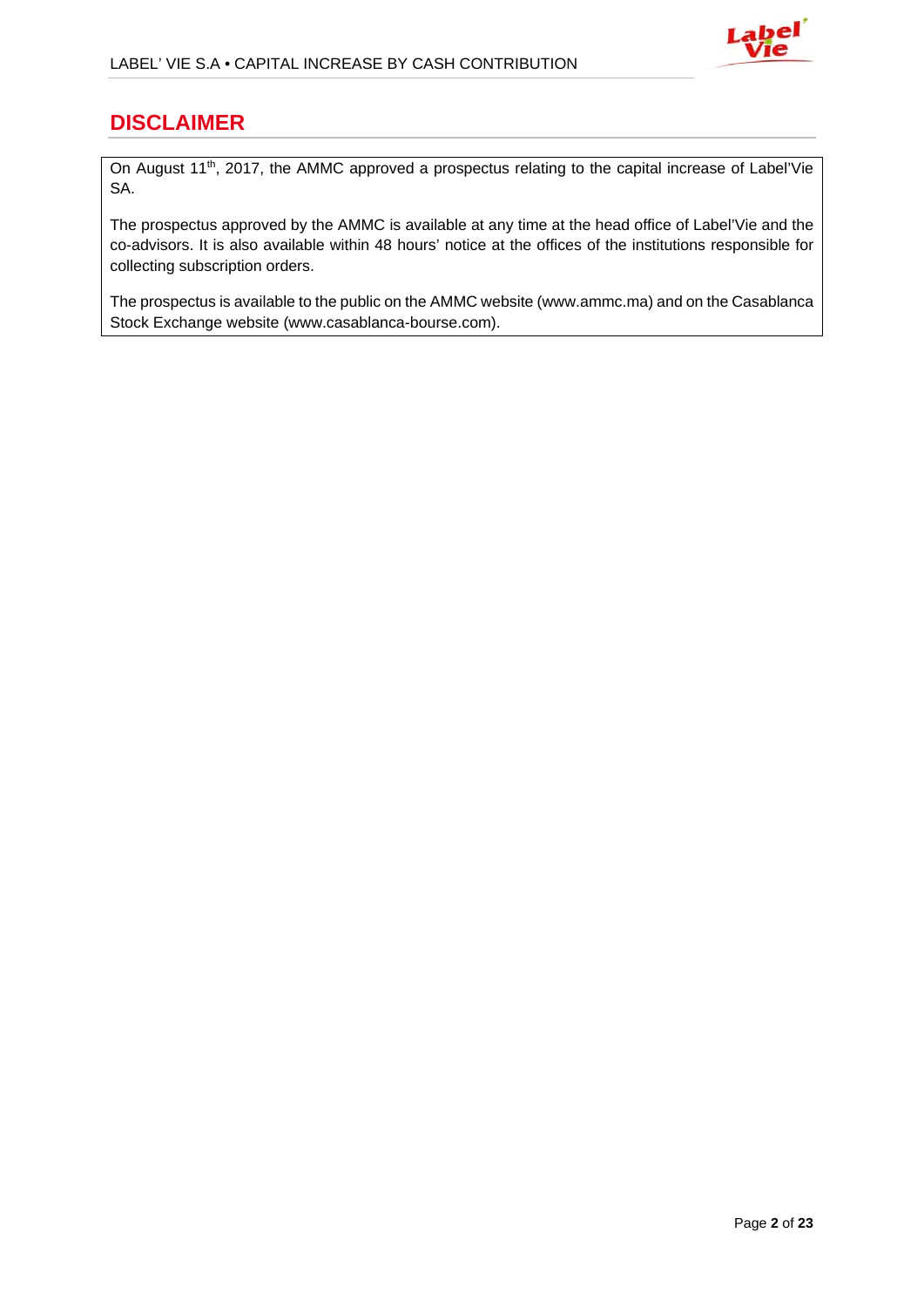

# **PART I. TRANSACTION OVERVIEW**

## **I. TRANSACTION FRAMEWORK**

The Board of Directors of Label'Vie SA held on December  $2^{nd}$ , 2016, decided to propose to the Extraordinary General Meeting, a capital increase of a maximum amount of 400,000,000 MAD, issuance premium included, by issuing new shares to be fully paid up in cash in order to strengthen its equity and to support its strategic development plan (ensure the expansion of its distribution network throughout the Kingdom and anticipate potential growth opportunities).

Subscription for new shares is reserved to shareholders of the Company, and to holders of preemptive subscription rights.

Shareholders would be required to exercise their subscription rights both on an irreducible and reducible basis.

The General Meeting of shareholders issued a delegation of power to the Board of Directors in order to implement the capital increase in one or several times within a period of 3 years, with the possibility of limiting at each time the amount of the capital increase to the amounts of subscriptions received.

The Extraordinary General Meeting held on January 31st, 2017, after hearing the report of the Board of Directors, which states that the current share capital is fully paid up, decides to increase the capital by a maximum amount of 400,000,000 MAD.

The General Meeting delegates to the Board of Directors the necessary powers to carry out such capital increase on one or several times, to set the terms and conditions, to record the completion thereof and to make the corresponding amendment to the articles of association.

Hence, the Board shall have full powers, with the power to sub-delegate, in order to decide and carry out the acts and formalities necessary for such capital increase, in particular to fix the issue price of the new shares, to fix the dividend entitlement date and to take all necessary measures to ensure the subscription of all the shares available on an irreducible basis and, where applicable, on a reducible basis, fix and extend the subscription period, collect subscriptions, execute and sign the subscription and subscription declarations in accordance with the law, and to amend the articles of association with respect to this capital increase.

In accordance with the provisions of article 189 of Law No. 17-95 of August 30<sup>th</sup>, 1996, as amended and supplemented, the subscription to the new shares is reserved in preference to the shareholders of the company as well as to holders of preemptive subscription rights.

The holders of preemptive subscription rights will consequently have an irreducible subscription right on the new shares to be issued.

Shareholders will have a right to subscribe on a reducible basis, with respect to the distribution of shares not absorbed by the exercise of the subscription rights on an irreducible basis, which will be allocated pro rata to the number of old shares, within the limit of their demands and without allocating fractions.

If, at the end of the stated subscription period and, if necessary, the extended period, subscriptions on irreducible and reducible basis have not absorbed the entire capital increase, the Board of Directors may, in accordance with the provisions of Article 191 of Act No. 17-95 of August  $30<sup>th</sup>$ , 1996, as amended and supplemented, limit the capital increase to the amount of subscriptions received.

In accordance with the delegation of powers conferred by the Extraordinary General Meeting, the Board of Directors of Label'Vie SA held on **August 4th, 2017** decided in its first resolution to increase the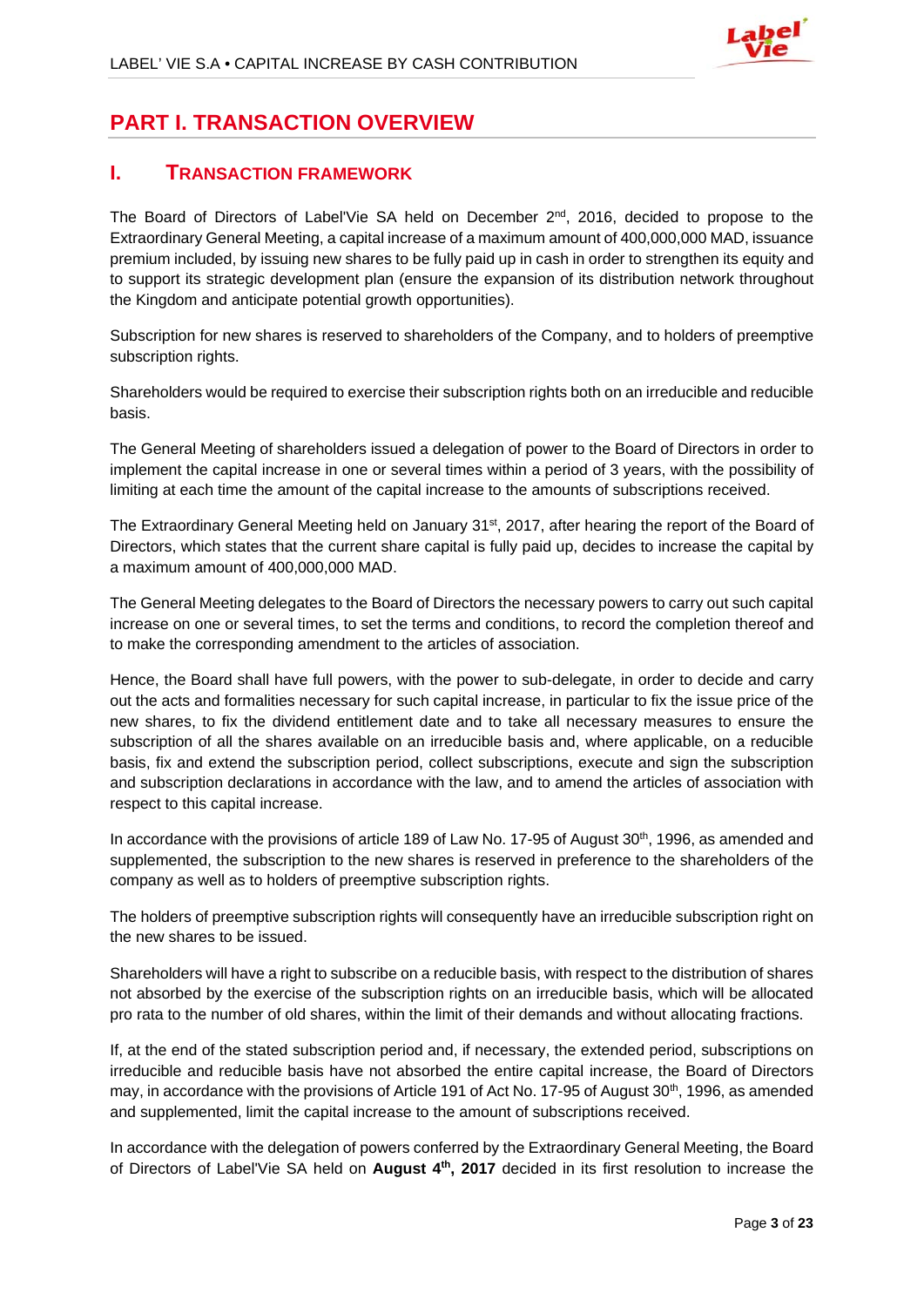

current share capital from 254,527,700 MAD to 283,896,200 MAD through the issuance of 293,685 shares with a par value of 100 MAD, and to set the issuance price at 1,350 MAD per share, implying an issuance premium of 1,250 MAD per share, representing a total cash contribution of 396,474,750 MAD, and to be fully payed-up in cash at the subscription date.

Subscription to newly issued shares is reserved in preference to the shareholders of the company. They will consequently have an irreducible subscription right on the new shares to be issued on the basis of 26 old shares for 3 new shares.

Shareholders with insufficient shares to subscribe for a whole number of new shares may acquire the necessary rights. They may also sell the rights generating fractional shares.

Shareholders will also have a right to subscribe on a reducible basis, with respect to the shares not absorbed, if any, by the exercise of the subscription rights on an irreducible basis, which distribution will be carried out in proportion to the number of shares or related rights owned by the subscribers, within the limits of their demands and without attribution of fractional shares.

If all the new shares are not subscribed, the amount of the increase may be limited to the amount of the shares subscribed.

The newly issued shares will be assimilated to the old shares and will bear dividend rights starting from January  $1<sup>st</sup>$  2017. They will therefore be entitled to dividends to be decided by the ordinary general meeting called to approve the financial statements for the financial year 2017.

The subscription will be opened and closed on the dates determined by the Chairman of the Board, or by any duly delegated person for this purpose, to which all powers are given for this purpose, with the possibility of modification or extension of these dates. The subscription period will be closed in advance as soon as all the subscription rights on an irreducible basis have been exercised.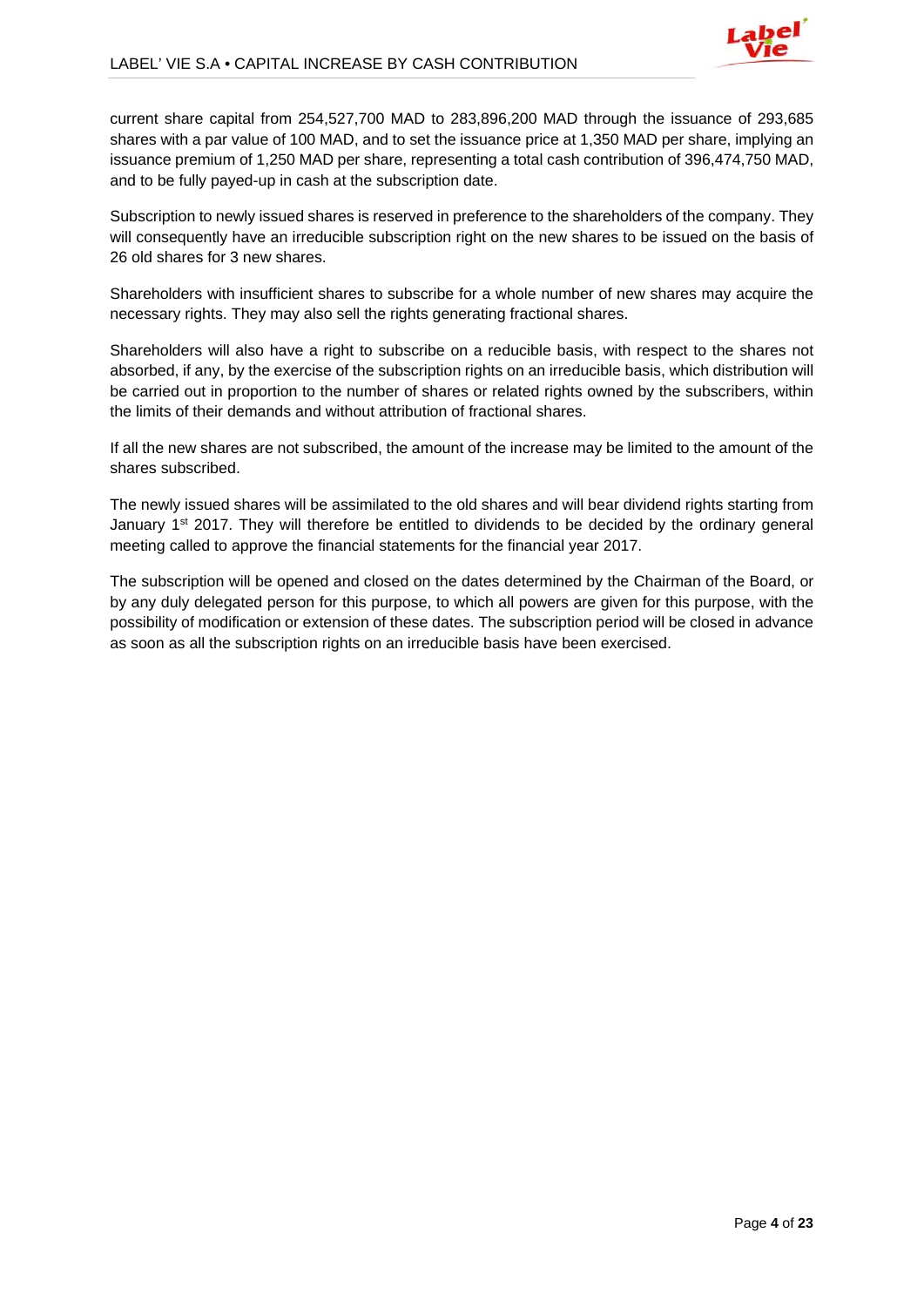

### **II. OBJECTIVES OF THE TRANSACTION**

Through the capital increase, Labael'Vie aims to:

- Strengthen the company's equity ;
- Support its strategic development plan by expanding its distribution network throughout the country ;
- **Consolidate its notoriety with investors through an increased exposure to the capital market.**

## **III. INTENTIONS OF MAIN SHAREHOLDERS**

To the knowledge of the management of the Company, the main shareholders of Label'Vie SA, in particular Retail Holding, intend to subscribe to this capital increase at least to the extent of their current shareholdings.

## **IV. MAXIMUM TOTAL AMOUNT OF THE TRANSACTION**

The maximum total amount of the Transaction is 396,474,750 MAD of which 29,368,500 MAD corresponding to the par value of the capital increase and 367,106,250 MAD corresponding to the issuance premium.

Shares will be issued at a subscription price of 1,350 MAD, corresponding to an issuance premium of 1,250 MAD.

## **V. INFORMATION RELATED TO THE SECURITIES TO BE ISSUED**

| Nature of the securities                            | Label'Vie SA shares, all of the same category                                                                                                                                  |
|-----------------------------------------------------|--------------------------------------------------------------------------------------------------------------------------------------------------------------------------------|
| Legal form of the securities                        | The shares will all be bearer shares from the admission of the<br>securities on the Casablanca Stock Exchange and fully<br>dematerialized and eligible to Maroclear operations |
| <b>Maximum number of securities</b><br>to be issued | 293,685 new shares                                                                                                                                                             |
| Par value                                           | 100 Mad per share                                                                                                                                                              |
| <b>Subscription price</b>                           | 1,350 MAD per share                                                                                                                                                            |
| <b>Issuance premium</b>                             | 1,250 MAD per share                                                                                                                                                            |
| <b>Maximum amount of the</b><br>transaction         | 396,474,750 MAD                                                                                                                                                                |
| <b>Payment of securities</b>                        | The shares to be issued shall be fully paid up and free of any<br>obligation                                                                                                   |
| Date of entitlement                                 | January 1 <sup>st</sup> , 2017                                                                                                                                                 |
| <b>Listing of securities</b>                        | The shares which are the subject to this prospectus, shall be<br>listed with the existing shares on the 1 <sup>st</sup> listing line at the<br>Casablanca Stock Exchange       |
| <b>Tradability of securities</b>                    | The shares which are the subject of this prospectus, shall be<br>freely tradable at the Casablanca Stock Exchange                                                              |
| Droits préférentiels de<br>souscription             | For the subscription of the new shares that are related to the<br>capital increase, the preemptive subscription rights reserved to                                             |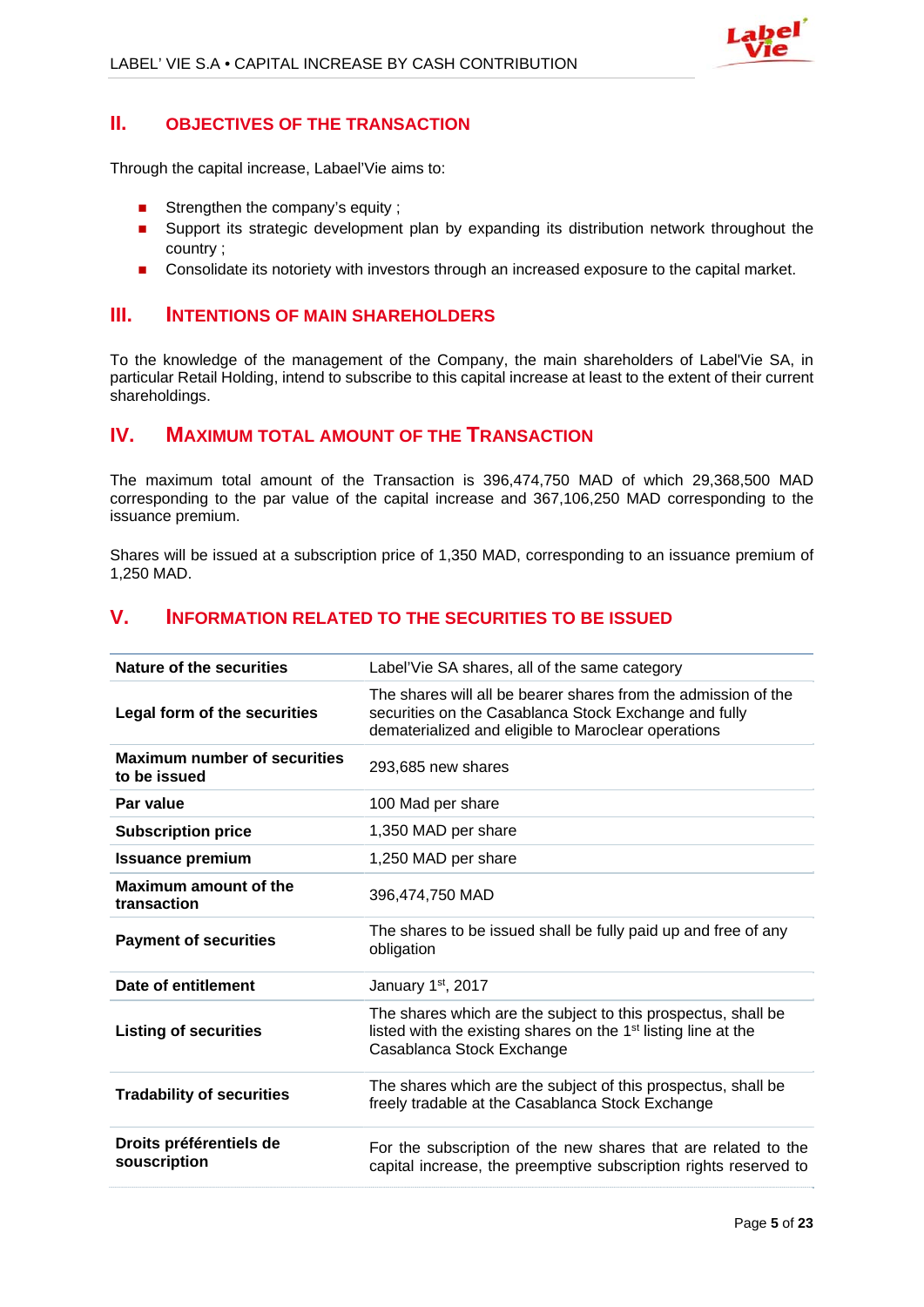

the shareholders by article 189 of law 17-95 on limited companies as amended and supplemented shall be maintained.

During the entire subscription period from August 28<sup>th</sup>, 2017 to September 26<sup>th</sup>, 2017, the preemptive subscription rights relating to the current transaction shall be freely traded on the Casablanca Stock Exchange under the same conditions as the Label'Vie stock itself. The preemptive subscription rights must be exercised during this period under penalty of forfeiture.

Holders of preemptive subscription rights may subscribe, on an irreducible basis, to three (3) new shares for twenty six (26) old shares (the main shareholder will waive its right on exercising 7 PSR).

Furthermore, each shareholder may, if they wish, waive their preemptive subscription right on an individual basis.

The subscription to new shares is reserved for existing shareholders of the Company and holders of preemptive subscription rights. Consequently, the latters will be entitled to a subscription right on an irreducible basis on the new shares to be issued.

It is also possible to subscribe to shares on a reducible basis, If some shareholders did not subscribe to the shares to which they were entitled on an irreducible basis, such shares will therefore be awarded to the shareholders who subscribed, on a reducible basis, to shares proportionately to their share in the current share capital and within the limits of their requests.

The preemptive subscription rights can only be exercised up to a maximum number of preemptive subscription rights allowing for the subscription of a whole number of new shares. The shareholders or transferees of preemptive subscription rights who do not have a sufficient number of preemptive subscription rights to purchase a whole number of new shares as a result of their subscription on an irreducible basis may purchase or sell preemptive subscription rights at market conditions, during the subscription period.

The preemptive subscription rights forming fractional shares may be sold or supplemented on the market during the subscription period.

The theoretical price for such preemptive subscription rights (PSR) is calculated in the following way:

 $PSR = (Closing price of Label'View is a hard to the$ detachment of the PSR – Subscription price – Dividend per share related to 2016) x ([Number of new shares] / [Number of old shares + Number of new shares])

| Listing of the new shares                                           | 09/10/2017                                                                                                                       |
|---------------------------------------------------------------------|----------------------------------------------------------------------------------------------------------------------------------|
| Characteristics of the listing of<br>preemptive subscription rights | Trading cycle: Fixing<br>Ticker: SLBVA<br>Name: DS LBV 3/26 2017                                                                 |
| Purge of the order book                                             | The Casablanca Stock Exchange will proceed to the purge of<br>the order book of the Label'Vie securities on 23/08/2017.          |
| <b>Associated rights</b>                                            | All shares enjoy the same rights as far as the distribution of<br>profits and liquidation are concerned. Each share entitles its |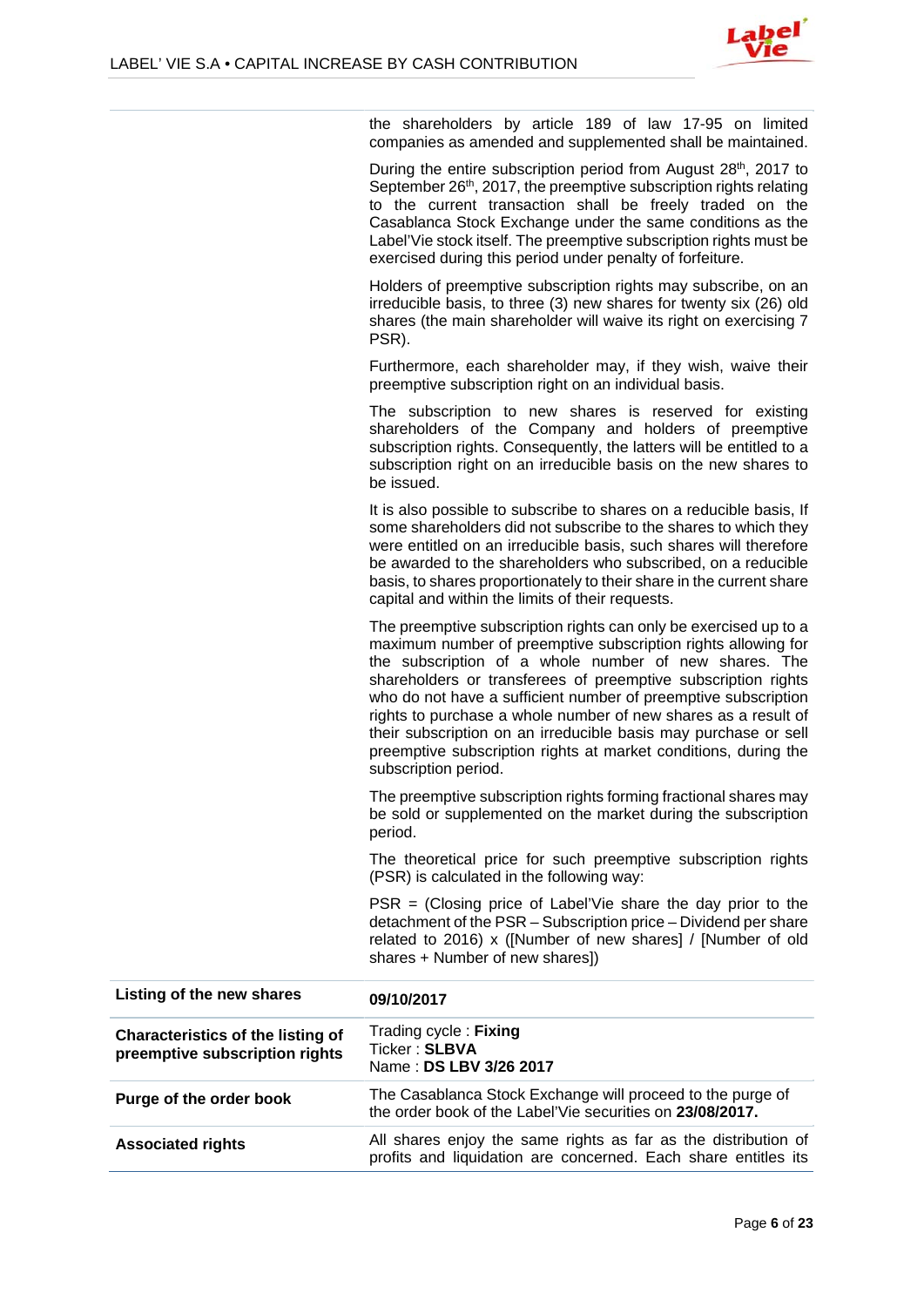holder to one voting right during the meetings. No share entitles its holder to double voting rights.

# **VI. SCHEDULE OF THE TRANSACTION**

|    | <b>Step</b>                                                                                                                                                                          | <b>Date</b> |
|----|--------------------------------------------------------------------------------------------------------------------------------------------------------------------------------------|-------------|
| 1  | Receipt by the Casablanca Stock Exchange of the complete transaction file                                                                                                            | 10/08/2017  |
| 2  | Issuance of the notice of approval of the Casablanca Stock Exchange for the transaction                                                                                              | 11/08/2017  |
| 3  | Approval by AMMC of the Prospectus                                                                                                                                                   | 11/08/2017  |
| 4  | Receipt by the Casablanca Stock Exchange of the approved prospectus by AMMC                                                                                                          | 11/08/2017  |
| 5  | Publication in the official list of the Casablanca Stock Exchange relating to the capital increase                                                                                   | 15/08/2017  |
| 6  | Publication of an excerpt of the summary prospectus in an official journal by the issuer                                                                                             | 18/08/2017  |
| 7  | Detachment of the preemptive subscription rights:<br>Publication of the theoretical value of the subscription right<br>Adjustment of the share price<br>Paying-off of the order book | 23/08/2017  |
| 8  | Listing of preemptive subscription rights and start of the subscription period                                                                                                       | 28/08/2017  |
| 9  | Closing of the subscription period                                                                                                                                                   | 26/09/2017  |
| 10 | Cancellation of preemptive subscription rights                                                                                                                                       | 27/09/2017  |
| 11 | Receipt of subscription orders by the centralizing body                                                                                                                              | 27/09/2017  |
| 12 | Final centralization and allocation of subscription orders                                                                                                                           | 03/10/2017  |
| 13 | Meeting of the Board of Directors with the purpose of ratifying the capital increase                                                                                                 | 04/10/2017  |
| 14 | Return of surplus to subscribers                                                                                                                                                     | 04/10/2017  |
| 15 | Receipt by the Casablanca Stock Exchange of the results of the transaction and the minutes of<br>the meeting of the body having ratified the capital increase                        | 05/10/2017  |
| 16 | Delivery of new securities                                                                                                                                                           | 06/10/2017  |
| 17 | Admission of new shares<br>Recording of the stock exchange transaction<br>Announcement of the results of the transaction published in the official list                              | 09/10/2017  |
| 18 | Publication of the results by the issuer                                                                                                                                             | 11/10/2017  |

*N.B.: In the event of an extension of the subscription period, a notice shall be published by the Casablanca Stock Exchange specifying, in particular, the new subscription period and the subsequent steps in the schedule following this extension.* 

## **VII. LISTING OF THE SECURITIES**

**1. CHARACTERISTICS FOR THE LISTING OF PREEMPTIVE SUBSCRIPTION RIGHTS**

| Listing date         | 28/08/2017              |
|----------------------|-------------------------|
| <b>Trading cycle</b> | <b>Fixing</b>           |
| <b>Ticker</b>        | <b>SLBVA</b>            |
| Name                 | <b>DS LBV 3/26 2017</b> |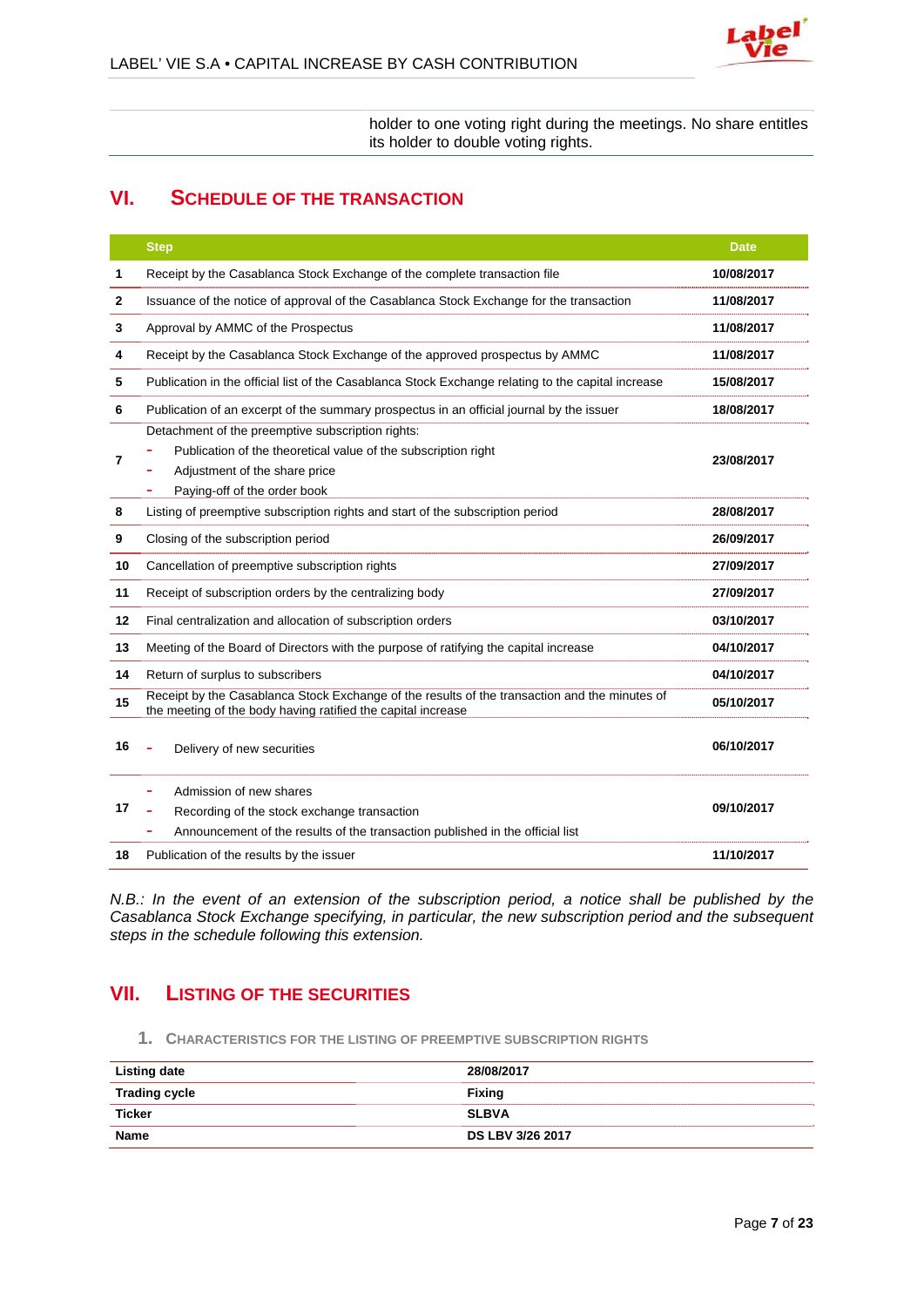

**2. CHARACTERISTICS OF THE LISTING OF THE NEW SECURITIES**

| Name                                                        | <b>LABEL VIE</b>           |
|-------------------------------------------------------------|----------------------------|
| Code                                                        | 11100                      |
| <b>Ticker</b>                                               | <b>LBV</b>                 |
| Compartment                                                 | <b>1st COMPARTMENT</b>     |
| Sector                                                      | Retail                     |
| <b>Trading Cycle</b>                                        | <b>Continuous</b>          |
| Maximum number of shares to be issued                       | 293 685                    |
| Listing line                                                | 1st line                   |
| Date of first listing                                       | 09/10/2017                 |
| Investment company in charge of registering the transaction | <b>BMCE Capital Bourse</b> |

## **VIII. FINANCIAL INTERMEDIARIES**

The financial intermediaries involved in this capital increase are as follows:

| <b>Financial Intermediaries</b>                                                                        | <b>Name</b>                 | <b>Address</b>                                                        | <b>Coordinates</b> |
|--------------------------------------------------------------------------------------------------------|-----------------------------|-----------------------------------------------------------------------|--------------------|
| Co-advisor and Global<br>Coordinator                                                                   | Capital Trust Finance       | 50, Boulevard Rachidi,<br>Casablanca                                  | +212 5 22 46 63 50 |
| Co-advisor                                                                                             | <b>BMCE Capital Conseil</b> | 63, Boulevard My Youssef,<br>Casablanca                               | +212 5 22 42 91 00 |
| Co-advisor                                                                                             | Valoris Corporate Finance   | 355 Route d'El Jadida,<br>Casablanca                                  | +212 5 22 23 97 60 |
| Centralizing body                                                                                      | <b>BMCE Bank</b>            | 140, Boulevard Hassan II,<br>Casablanca                               | +212 5 22 48 10 01 |
| Institution in charge of the<br>registration of the transaction<br>at the Casablanca Stock<br>Exchange | <b>BMCE Capital Bourse</b>  | 63, Boulevard My Youssef,<br>Casablanca                               | +212 5 22 64 23 00 |
| Order-collecting bodies                                                                                | exercised                   | Securities custodian of shares & preemptive subscription rights to be |                    |

## **IX. SUBSCRIPTION CONDITIONS**

**1. SUBSCRIPTION PERIOD**

The subscription for the capital increase, which is the subject of this summary prospectus, can be subscribed at the centralizing body and order collector as well as with the custodians during the subscription period.

Shareholders of Label'Vie SA and holders of PSR will have to contact their custodian (custodian banks and depository stockbrokers) directly to subscribe to the transaction.

If the subscriptions on an irreducible and reducible basis have not absorbed the entire capital increase, the subscription period may be extended by a decision of the Board of Directors of the Company or its Chairman, after favorable opinion from the Casablanca Stock Exchange. The Company shall inform the Casablanca Stock Exchange and the AMMC, at the latest on the closing date of the subscription period **September 26<sup>th</sup>, 2017** before 10:00 am, of the decision to extend the subscription period. Upon receipt of the decision of the Chairman of the Board or of the Minutes of the Board meeting having approved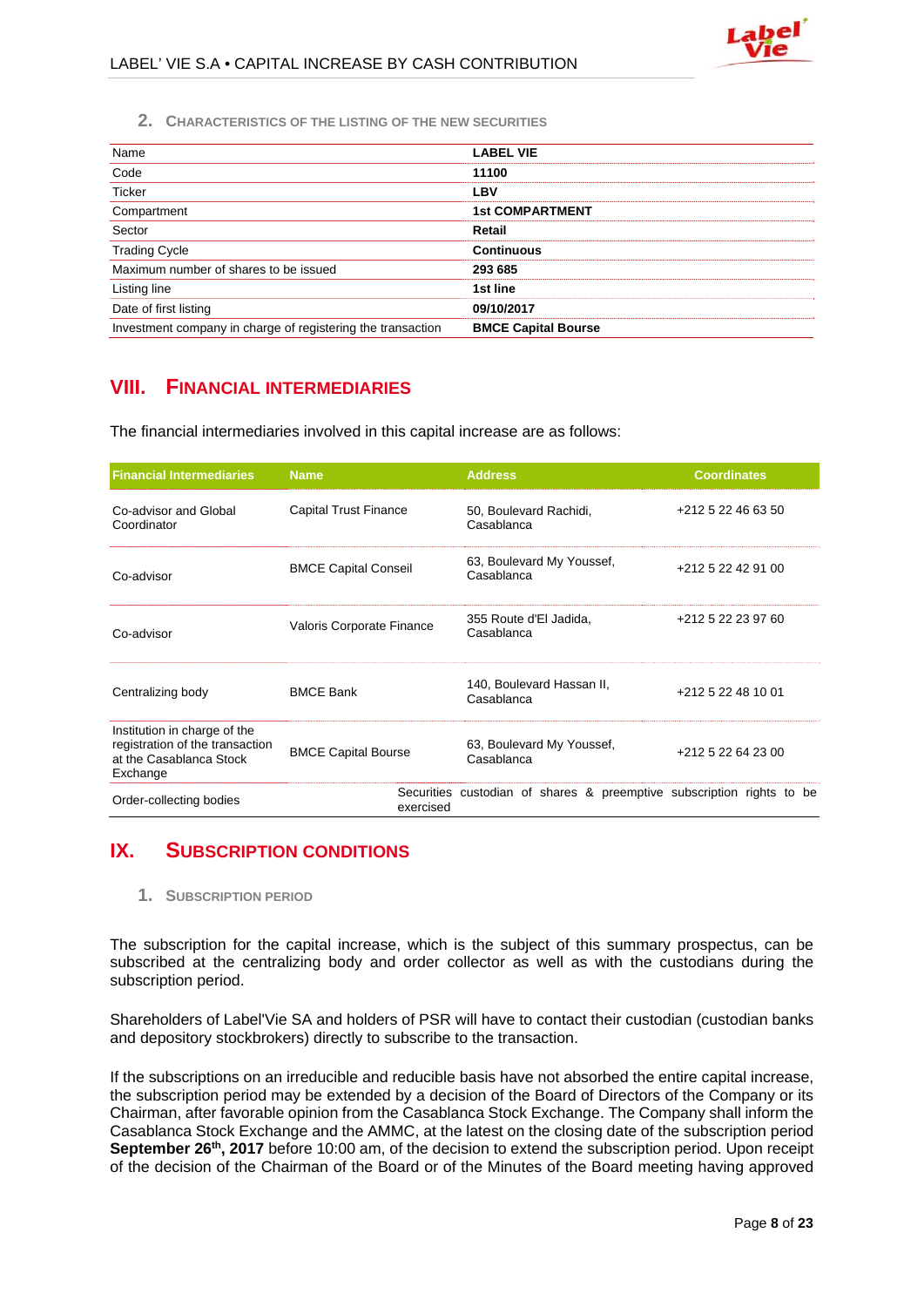

such decision, the Casablanca Stock Exchange shall publish a notice indicating the extension period of the subscription period if applicable.

#### **2. BENEFICIARIES**

The capital increase, which is the subject of this summary prospectus, is open to all current shareholders and to the holders of preemptive subscription rights.

As of October 9<sup>th</sup>, 2017, the shares issued in the framework of this transaction shall be freely tradable in the Casablanca Stock Exchange by all investors.

Pursuant to the provisions of the last paragraph of Article 189 of Act No. 17-95 of August 30<sup>th</sup>, 1996 on limited companies, as amended and supplemented by Law No. 20-05, subscription to new shares is reserved to shareholders of the Company and to the holders of preemptive subscription rights. The latters will consequently have an irreducible subscription right on the new shares to be issued.

The shareholders will also have a right to subscribe on a reducible basis, with a view to the distribution of the shares not absorbed by the exercise of the subscription right on an irreducible basis. This allocation will be made in proportion to their shares in the capital, within the limits of their demands and without allocation of fractional shares.

#### **3. SUBMISSION OF SUBSCRIPTION FORMS**

The shareholders who wish to take part in this transaction are invited to submit to the collectors of subscription orders, a subscription form in accordance with the template provided within the prospectus between **August 28th, 2017** and **September 26th, 2017**.

The subscription forms may be revoked at any time until the end of the subscription period.

#### **4. IDENTIFICATION OF SUBSCRIBERS**

The collectors of subscription orders in the context of this transaction must ensure that the subscriber is the holder of a sufficient number of securities or subscription rights prior to acceptance of the subscription.

To this effect, they must obtain a copy of the document certifying this identification, and attach it to the subscription form along with the documents warranting that they are part of one of the categories described below:

| <b>Category of subscriber</b>                                                     | <b>Documents to provide</b>                                                                                                                                                                                       |
|-----------------------------------------------------------------------------------|-------------------------------------------------------------------------------------------------------------------------------------------------------------------------------------------------------------------|
| Moroccan natural persons living in Morocco                                        | Copy of the identity card                                                                                                                                                                                         |
| Moroccan natural persons living abroad                                            | Copy of the identity card                                                                                                                                                                                         |
| Foreign natural persons living in Morocco                                         | Copy of the residency card                                                                                                                                                                                        |
| Foreign natural persons living abroad                                             | Copy of the pages of the passport containing the person's identity as well as the<br>issue and expiry dates of the document                                                                                       |
| Legal persons incorporated under Moroccan<br>law (excluding mutual funds - OPCVM) | Copy of the trade register                                                                                                                                                                                        |
| Legal persons incorporated under foreign<br>law                                   | Any document which is authentic in the country of origin and proving the affiliation<br>to the category or any other means deemed acceptable by the centralizing body                                             |
|                                                                                   | Copy of the approval decision:<br>Mutual funds (OPCVM) under moroccan law - For mutual funds, the certificate of deposit at the Court registry<br>- For SICAVs, the model of registration with the trade register |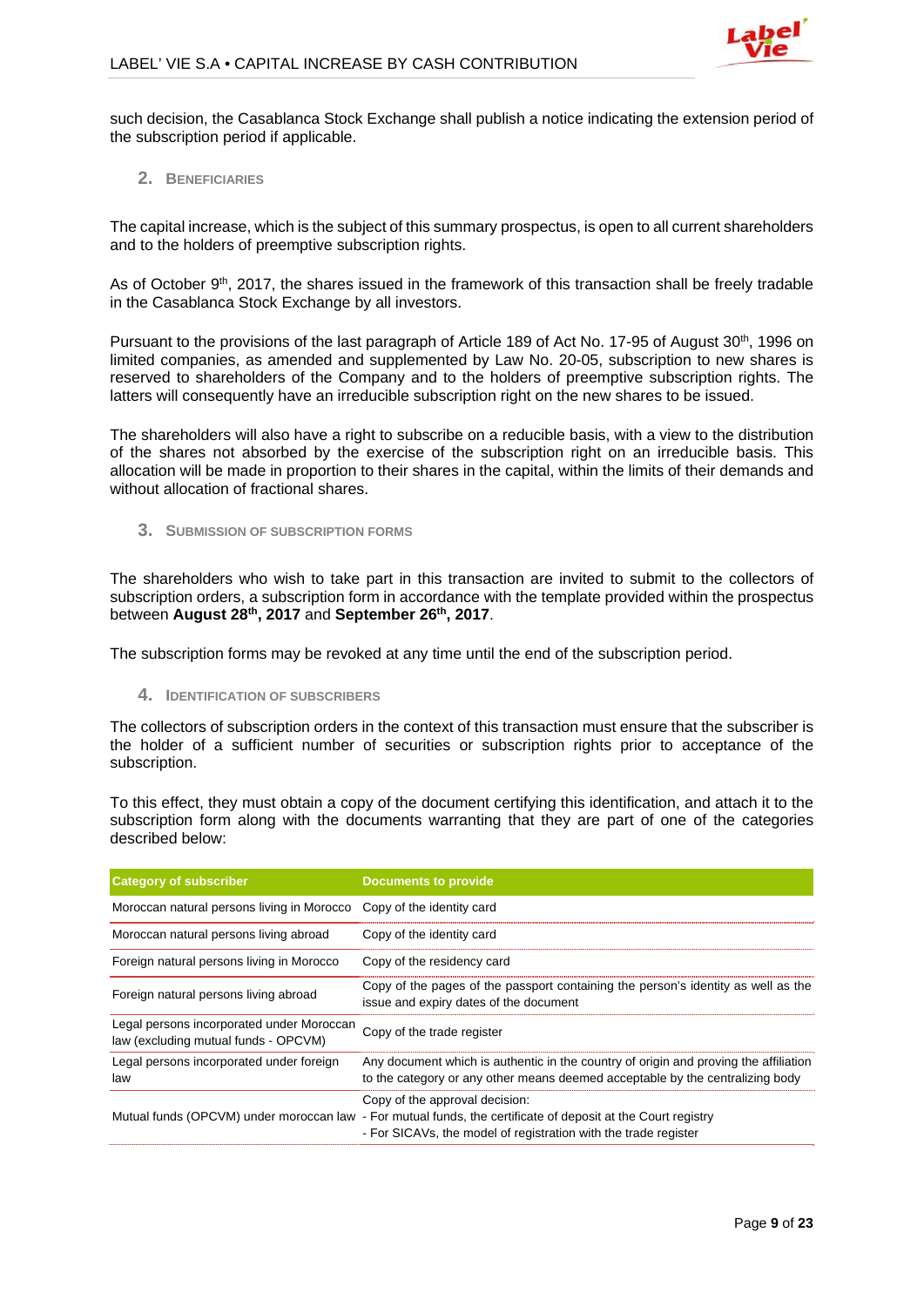

| Qualified investors incorporated under<br>Moroccan law (excluding mutual funds -<br>OPCVM) | Model of registration with the trade register including the corporate purpose<br>warranting the subscriber's affiliation to this category           |
|--------------------------------------------------------------------------------------------|-----------------------------------------------------------------------------------------------------------------------------------------------------|
| Authorized investment firm incorporated<br>under foreign law                               | Copy of the by-laws or any document that is authentic in the country of origin, copy<br>of the approval decision issued by the competent authority. |
| Banks incorporated under Moroccan law                                                      | The model of registration with the trade register including the corporate purpose<br>warranting the subscriber's affiliation to this category       |
| Moroccan associations                                                                      | Copy of the by-laws and of the file deposit slip                                                                                                    |
| Underage child                                                                             | Copy of the page of the family record book warranting the date of birth of the child                                                                |

All subscriptions that do not comply with the aforementioned identification requirements shall be null and void. The subscription orders are irrevocable after the end of the subscription period.

#### **5. SUBSCRIPTION TERMS AND ALLOCATION PROCEDURE**

#### **5.1. Subscribtion terms**

The subscription must be made to the custodian who keeps the securities or the preemptive subscription rights to be exercised.

Such custodian will immediately lock up the securities or the preemptive subscription rights corresponding to the subscription. All the subscriptions will be made in cash on the Company, the new shares shall be reserved on a preemptive and irreducible basis to the holders of preemptive subscription rights on the basis of 3 new share for 26 preemptive subscription rights. The subscription forms shall be signed by the subscriber or his agent and date stamped by the collector of subscription orders.

Holders of preemptive subscription rights will have a subscription right on an irreducible basis.

Shareholders will have a subscription right on a reducible basis, for the purpose of distributing the unabsorbed shares by the exercise of the right of subscription on an irreducible basis. This distribution will be made proportionately to the number of old shares owned by the subscribers and within the limits of their requests and with no allocation of fractional shares.

The new shareholders will be able to subscribe to this transaction on the same basis as the existing shareholders by purchasing subscription rights on the market. These subscription rights shall be offered for sale by existing shareholders who do not wish to subscribe to the capital increase. They will be listed during the entire subscription period. The buying and selling of preemptive subscription rights may be exercised through an authorized intermediary (trading company).

The centralizing body and the collector of subscription orders, as well as anybody entitled to collect subscription orders, must ensure that the subscriber is the holder of securities or subscription rights prior to acceptance of the subscription, and that the subscriber has the financial ability to meet its obligations. They are obliged to accept subscription orders from any person eligible to participate in the transaction, provided that such person provides the necessary financial guarantees.

In the event that the subscriptions received on an irreducible and reducible basis do not absorb the entire capital increase, the Board of Directors may limit the amount set for the capital increase to the amount corresponding to the subscriptions received, in accordance with the decision of the extraordinary general assembly of January 31<sup>st</sup>, 2017.

#### **5.2. Opening of the account**

The subscription transactions are recorded on a cash and securities account in the name of the subscriber.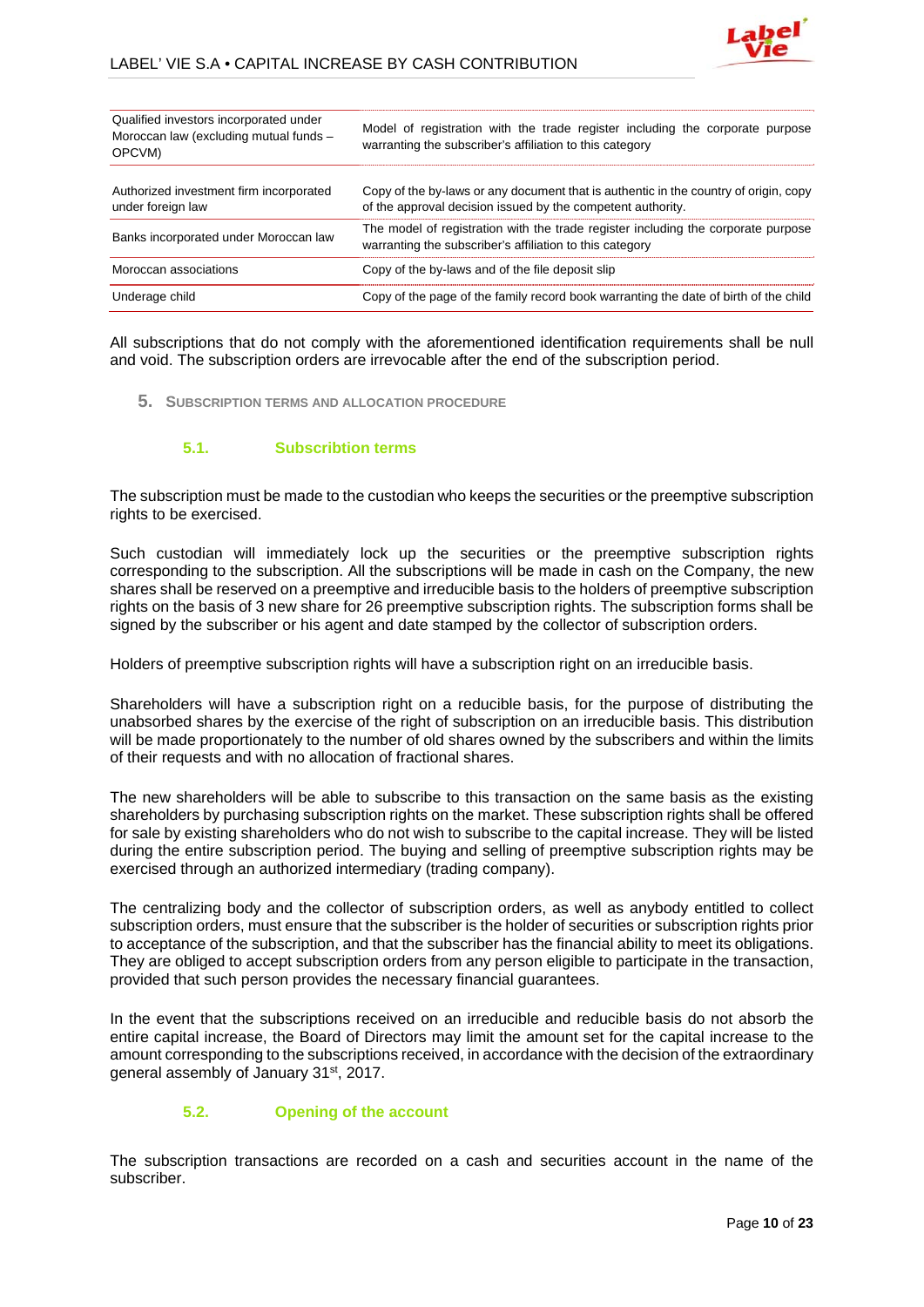

In addition to the requirements related to the identification and the constitution of one file per client, the new account holders will have to sign an account opening agreement (securities/cash) with the custodian.

Accounts can only be opened by the account holders, it is strictly forbidden to open an account through a proxy.

A proxy for a subscription cannot under any circumstances allow the opening of an account for the principal.

The opening of accounts for underage children and incapacitated adults can only be carried out by the legal representative of the underage child or the incapacitated adult (the father, the mother or the legal guardian). In that respect, the custodians will require any document warranting the incapacity of the incapacitated adult whose subscription was carried out by his legal representative. For underage children, the subscriptions may be recorded on their accounts or on that of their legal representative (the father, the mother or the legal guardian).

#### **5.3. Subscription on behalf of third parties**

The subscriptions on behalf of third parties are authorized within the following conditions:

- The subscriptions on behalf of third parties are accepted provided that the subscriber submits a duly signed and legalized proxy provided by the principal and defining the exact scope of the proxy (proxy for all types of account movements on cash and securities, or a proxy specific to the subscription of the Label Vie capital increase transaction). In the event that it does not already have this document, the collector of orders is obliged to obtain a copy and attach it to the subscription form;
- The proxy must indicate the references of the cash and securities account of the principal, in which are respectively indicated, the movements on securities or cash relating to the Label Vie shares, which are the subject of this transaction;
- Subscriptions for children under the age of 18 are authorized, provided they are carried out by the father, the mother, the legal guardian or the legal representative. In the event that it does not already have this document, the collector of orders is obliged to obtain a copy of the page of the family record book indicating the date of birth of the child, if applicable. In this case, the movements are either credited to an account open in the name of the underage child, or on the cash or securities account open in the name of the father, the mother, the legal guardian or the legal representative;
	- In the event of a portfolio management mandate, the manager can subscribe on behalf of a client whose portfolio he manages only by submitting a duly signed and legalized proxy by the principal or the management mandate valid at the time of subscription if the latter provides for a specific provision in that respect. Management companies are exempted from submitting these supporting documents for the mutual funds (OPCVM) that they manage.

#### **5.4. Procedure for exercising the preemptive subscription rights**

To exercise their preemptive subscription rights, the holders of PSRs must submit an exclusive request to their custodians during the subscription period and set the corresponding subscription price (plus the stock exchange and intermediation commissions all taxes included). Preemptive subscription rights must be exercised by their holders, under penalty of forfeiture before the end of the subscription period. The custodian will immediately proceed to the locking up of the preemptive subscription rights corresponding to the subscription.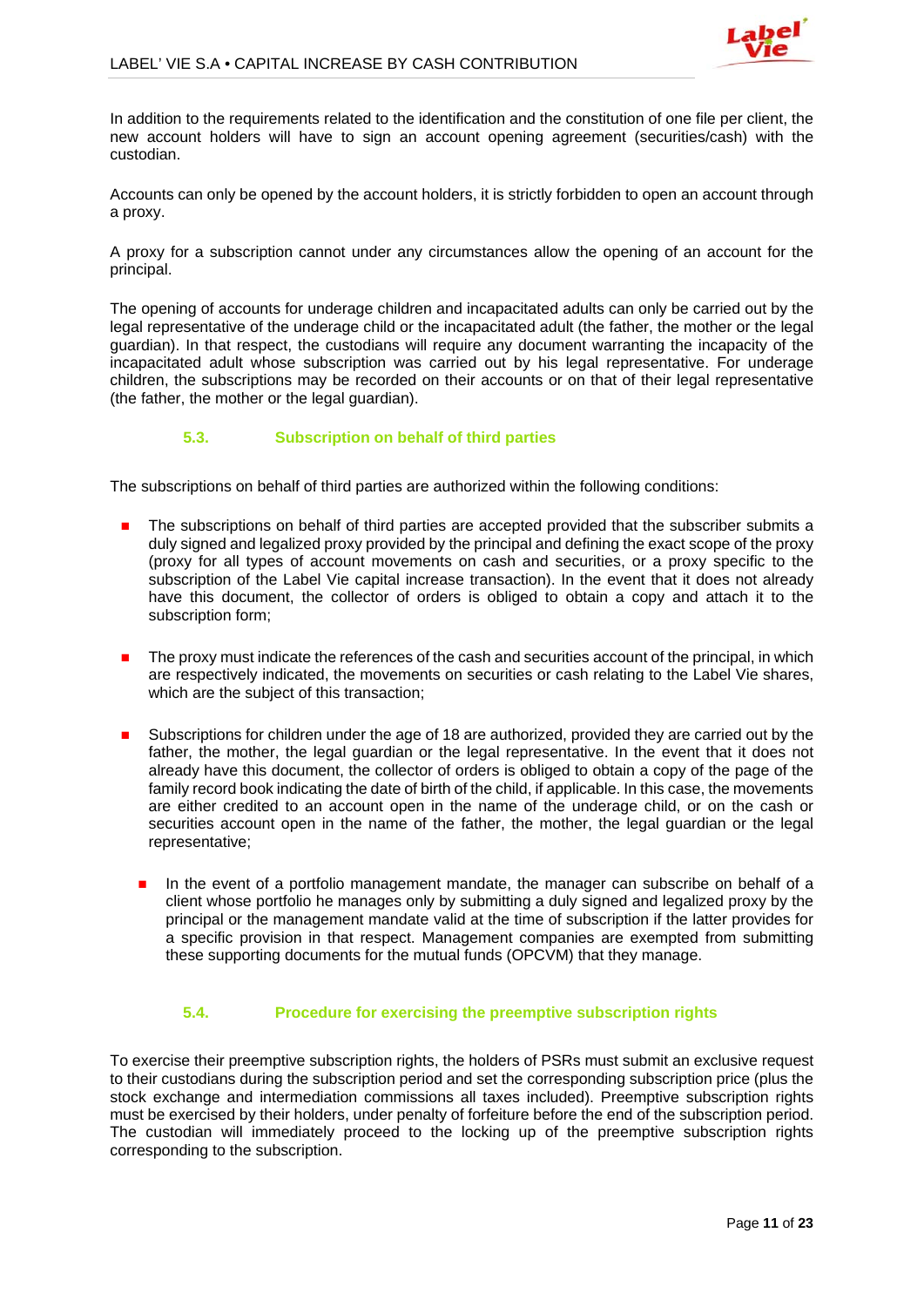

On the day prior to the closing of the subscription period, investment companies are obliged to publish the list of the pending selling orders for the preemptive subscription rights of Label'Vie to the custodians of the clients that have formulated such orders.

Furthermore and in accordance with article I.2.27 of the circular released by AMMC, the orders for the transfer of rights must be transmitted to the brokerage firm through the custodians. However, if the brokerage firm receives an order for the transfer of rights directly from its client, it must immediately inform the custodian of such rights. Brokerage firms must not accept orders for the transfer of rights which they do not preserve, on the last day of the validity of the subscription rights.

#### **5.5. Allocation procedures**

The shares subscribed on an irreducible basis shall be allocated proportionately to the number of preemptive subscription rights held by each subscriber.

In addition to the subscriptions on an irreducible basis, shareholders may subscribe on a reducible basis. In this manner, the shares issued and unsubscribed on an irreducible basis shall be allocated to subscribers on a reducible basis up to the amounts requested by them and in proportion to the number of shares held.

#### **5.6. Treatment of fractional shares**

Preemptive subscription rights may be exercised only up to a number of preferential subscription rights allowing the subscription of a whole number of new shares. Shareholders or assignees of PSRs who do not have enough PSRs to subscribe for an entire number of new shares (number of PSRs multiple of 26) as a condition of their irreducible subscription, may proceed with the purchase Or the sale of PSRs at market conditions, during the subscription period.

# **X. CENTRALIZATION METHODS, SUBSCRIPTION PAYMENTS AND RECORD-KEEPING**

#### **1. CENTRALIZING OF SUBSCRIPTION ORDERS**

As a centralization agent for the transaction and a collecting body for subscription orders, BMCE Bank will collect all the completed subscription forms linked to this transaction from authorized custodians.

The subscription forms, as well as the detailed list of subscribers, must be submitted to the centralizing agent on September 27<sup>th</sup>, 2017 at 04:00 pm.

At the end of the subscription period, BMCE Bank will communicate to Label'Vie's management the list of subscribers and subscribed amounts and will communicate the overall results of the transaction to the Casablanca stock exchange.

The account keepers shall transfer the subscription rights exercised on the centralization account in the name of BMCE Bank, open with the central custodian, Maroclear.

The account keepers shall wire to BMCE Bank, via SRBM, the subscription amounts on an irreducible basis, plus stock exchange and brokerage commissions inclusive of all taxes.

No later than the 3<sup>rd</sup> business day following the closing of the subscription period, and upon the unwinding of the preemptive subscription rights purchased by the subscriber on the stock exchange during the last three days of this same period, the collecting account keeper shall provide to BMCE Bank the corresponding subscription form, transfer the complement of the preemptive subscription rights to the centralization account at Maroclear, and make the wire of the corresponding subscription amount via SRBM.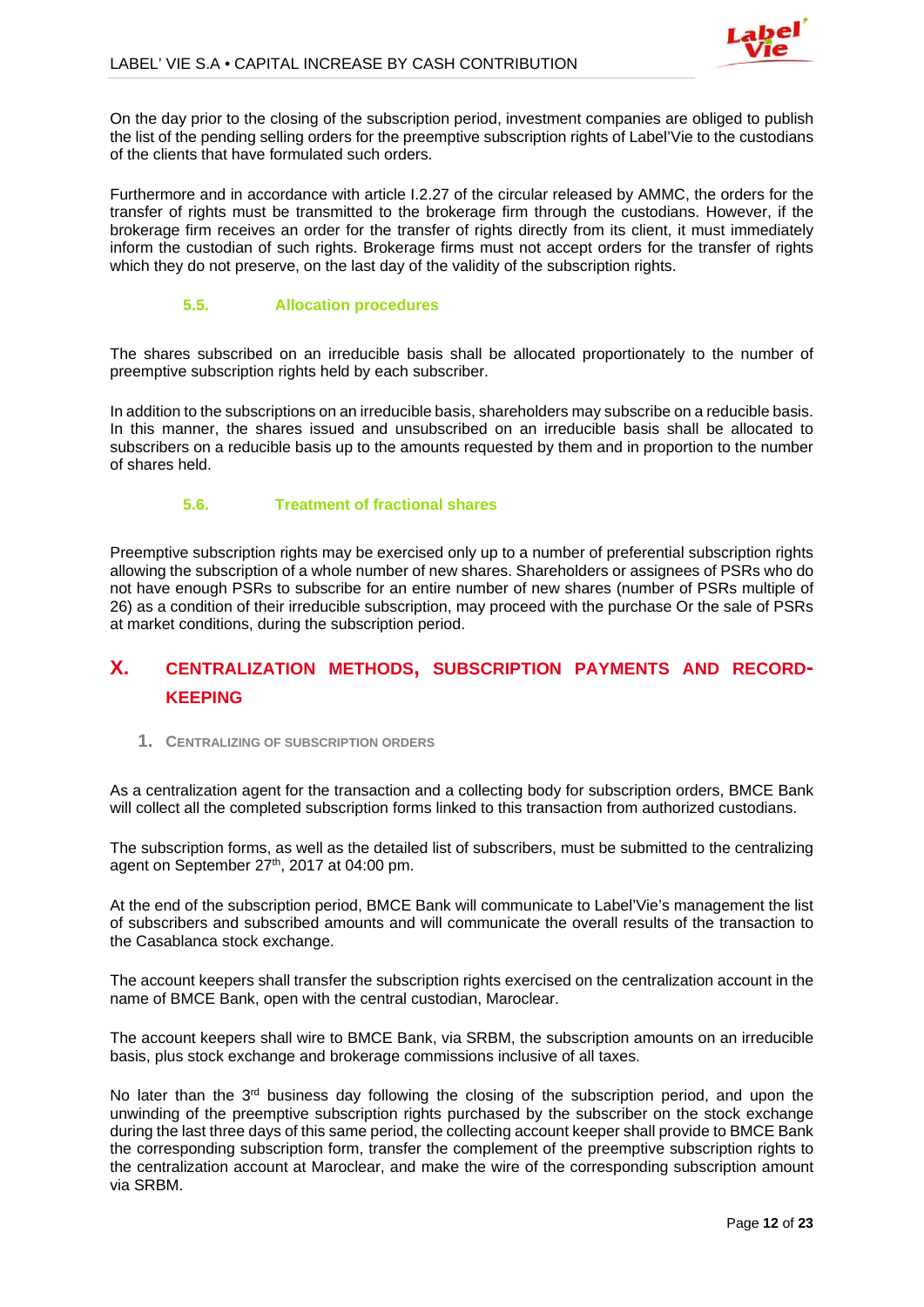

#### **2. SUBSCRIPTION PAYMENT**

The paying-up of the amounts corresponding to the subscriptions by cash contribution to this capital increase must be made in cash, by check, or by debiting the account of the subscriber which is in the books of its custodian, and paid to the centralizing agent no later than the closing date of the subscription period.

It should be noted that the checks must be cashed before the validation of the subscription. The amount of the payments must be equal to the subscribed amount plus the stock exchange commission (0.1% of the subscribed amount exclusive of taxes), the brokerage commission (0.6% of the subscribed amount exclusive of taxes) and the clearing/settlement commission (0.2% of the subscribed amount exclusive of taxes). The commissions are billed by the custodians.

A 10% VAT shall be applied to the various commissions.

BMCE Bank, the centralizing agent and collecting body for subscription orders, shall pay these amounts into a special account reserved for the transaction, the subject of this prospectus: "Capital Increase – Label'Vies SA". The book-entry date of the new shares shall correspond to the settlement date**, October 6th, 2017.** 

BMCI, as the depository of Label'Vie shares, are responsible for registering the new shares with Maroclear. The registration date for the new shares will correspond to the settlement date on 06 October 2017.

**3. BROKERAGE FIRM IN CHARGE OF RECORDING THE TRANSACTION**

The brokerage firm in charge of recording the transaction at the Casablanca Stock Exchange is BMCE Capital Bourse. The registration shall be done on **October 9th, 2017**.

The registration price corresponds to the subscription price as laid down within the framework of this transaction, 1,350 MAD per share.

**4. ARRANGEMENTS FOR PUBLISHING THE RESULTS OF THE TRANSACTION**

The results of the transaction shall be published in the official list by the Casablanca Stock Exchange on **October 9th, 2017**.

The issuer will also publish the results of the transaction in a newspaper of legal notices no later than **October 11th, 2017.**

**5. TERMS FOR REPAYING THE REMAINING AMOUNT**

The repayment to subscribers of the remaining amounts in cash shall be done no later than **October 4th, 2017**.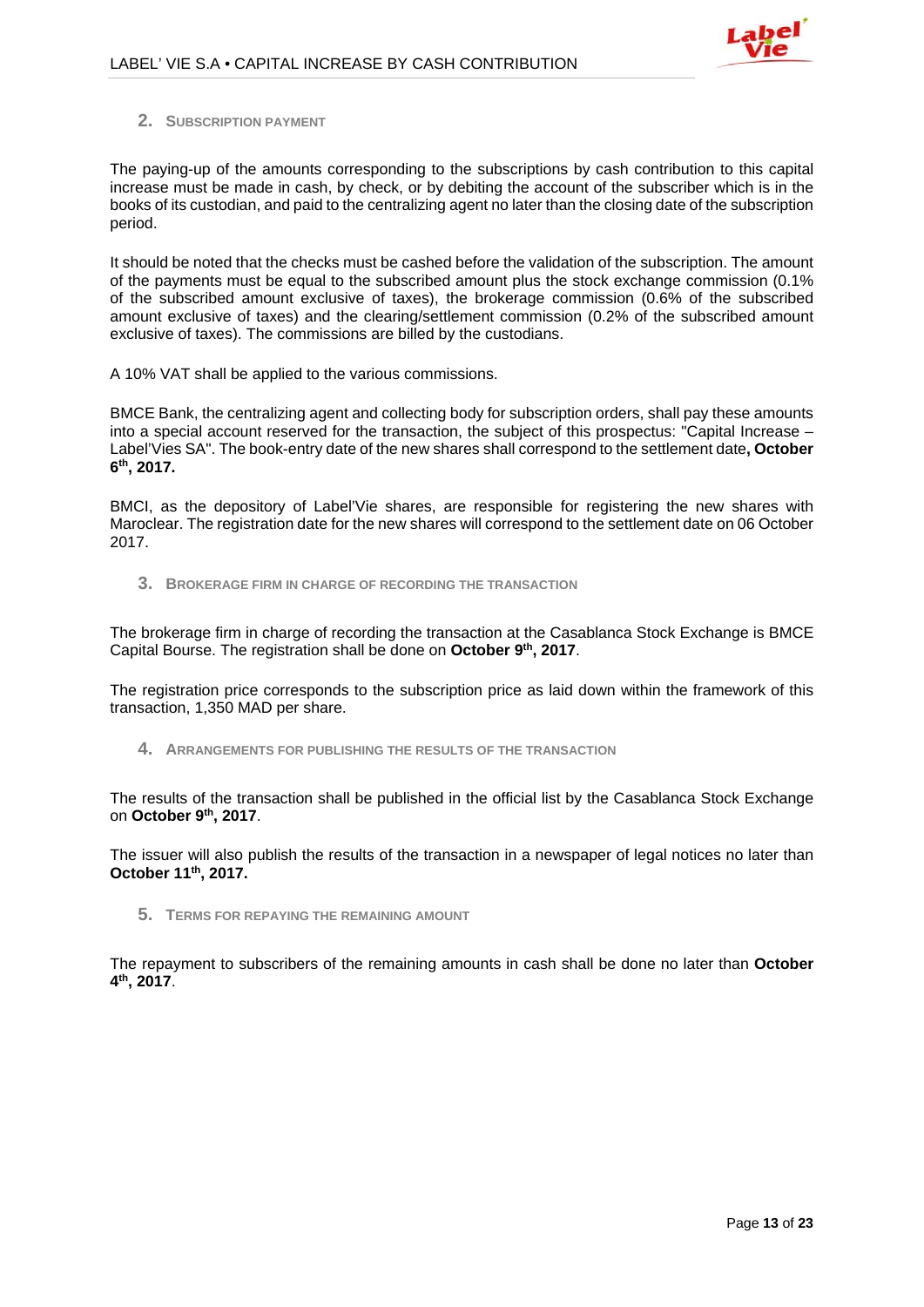

# **PART II. OVERVIEW OF LABEL VIE**

# **I. GENERAL INFORMATION ON LABEL'VIE SA**

| <b>Company name</b>                             | Label'Vie S.A                                                                                                                                                                                                                                                                                                                                                                                                                                                                                                                                                                                                                                                                                                                                                                                                                                                                                                    |  |  |  |
|-------------------------------------------------|------------------------------------------------------------------------------------------------------------------------------------------------------------------------------------------------------------------------------------------------------------------------------------------------------------------------------------------------------------------------------------------------------------------------------------------------------------------------------------------------------------------------------------------------------------------------------------------------------------------------------------------------------------------------------------------------------------------------------------------------------------------------------------------------------------------------------------------------------------------------------------------------------------------|--|--|--|
| <b>Registered office</b>                        | Rabat- Souissi, Km 3,5, angles rue Rif et Zaërs                                                                                                                                                                                                                                                                                                                                                                                                                                                                                                                                                                                                                                                                                                                                                                                                                                                                  |  |  |  |
| <b>Phone</b>                                    | 05 37 56 95 95                                                                                                                                                                                                                                                                                                                                                                                                                                                                                                                                                                                                                                                                                                                                                                                                                                                                                                   |  |  |  |
| Fax                                             | 05 37 56 95 66                                                                                                                                                                                                                                                                                                                                                                                                                                                                                                                                                                                                                                                                                                                                                                                                                                                                                                   |  |  |  |
| Website                                         | www.labelvie.ma                                                                                                                                                                                                                                                                                                                                                                                                                                                                                                                                                                                                                                                                                                                                                                                                                                                                                                  |  |  |  |
| Legal form                                      | Public limited company of Moroccan private law with a Board of Directors.                                                                                                                                                                                                                                                                                                                                                                                                                                                                                                                                                                                                                                                                                                                                                                                                                                        |  |  |  |
| <b>Constitution date</b>                        | October 16th, 1985                                                                                                                                                                                                                                                                                                                                                                                                                                                                                                                                                                                                                                                                                                                                                                                                                                                                                               |  |  |  |
| Lifespan                                        | 99 ans                                                                                                                                                                                                                                                                                                                                                                                                                                                                                                                                                                                                                                                                                                                                                                                                                                                                                                           |  |  |  |
| Trade register #                                | 27 433 - Rabat                                                                                                                                                                                                                                                                                                                                                                                                                                                                                                                                                                                                                                                                                                                                                                                                                                                                                                   |  |  |  |
| <b>Fiscal year</b>                              | From January 1 <sup>st</sup> to December 31 <sup>st</sup> .                                                                                                                                                                                                                                                                                                                                                                                                                                                                                                                                                                                                                                                                                                                                                                                                                                                      |  |  |  |
| Date entering to the<br>stock exchange          | July 2 <sup>nd</sup> , 2008                                                                                                                                                                                                                                                                                                                                                                                                                                                                                                                                                                                                                                                                                                                                                                                                                                                                                      |  |  |  |
| <b>Registered capital (as</b><br>of 30/06/2017) | 254 527 700 MAD, divided into 2 545 277 shares with a nominal value of<br>100 MAD each.                                                                                                                                                                                                                                                                                                                                                                                                                                                                                                                                                                                                                                                                                                                                                                                                                          |  |  |  |
|                                                 | According to Article 2 of the articles of association, the company shall have<br>as objective :                                                                                                                                                                                                                                                                                                                                                                                                                                                                                                                                                                                                                                                                                                                                                                                                                  |  |  |  |
| <b>Company purpose</b>                          | "The purchase and sale, in the form of self-service (supermarket)<br>or in any other form, of any item or consumer product including:<br>food, cleaning products, perfumes, lingerie, hardware and<br>gardening products, furniture and decoration products, children's<br>items (toys, hosiery, etc.), household products (radio, television,<br>photos, cookers, refrigerators, etc.); paramedical products,<br>tobacco, tobacco products, newspapers, stationery and book<br>products;<br>Operating a bakery, patisserie, butchery, fishery, rotissery, etc.).<br>×,<br>The purchase and retail sale of all beverages (alcoholic or else), all<br>in accordance with the laws and regulations applicable in Morocco;<br>The Company may also have interest in any Moroccan or foreign<br>companies whose trade would be similar to the Company, or are<br>likely to promote and develop their own businesses. |  |  |  |
| Place to consulting                             | The social, legal and accounting documents, whose disclosure is required                                                                                                                                                                                                                                                                                                                                                                                                                                                                                                                                                                                                                                                                                                                                                                                                                                         |  |  |  |
| legal documents                                 | by law and the statute, might be reviewed at the registered office of the<br>Company.                                                                                                                                                                                                                                                                                                                                                                                                                                                                                                                                                                                                                                                                                                                                                                                                                            |  |  |  |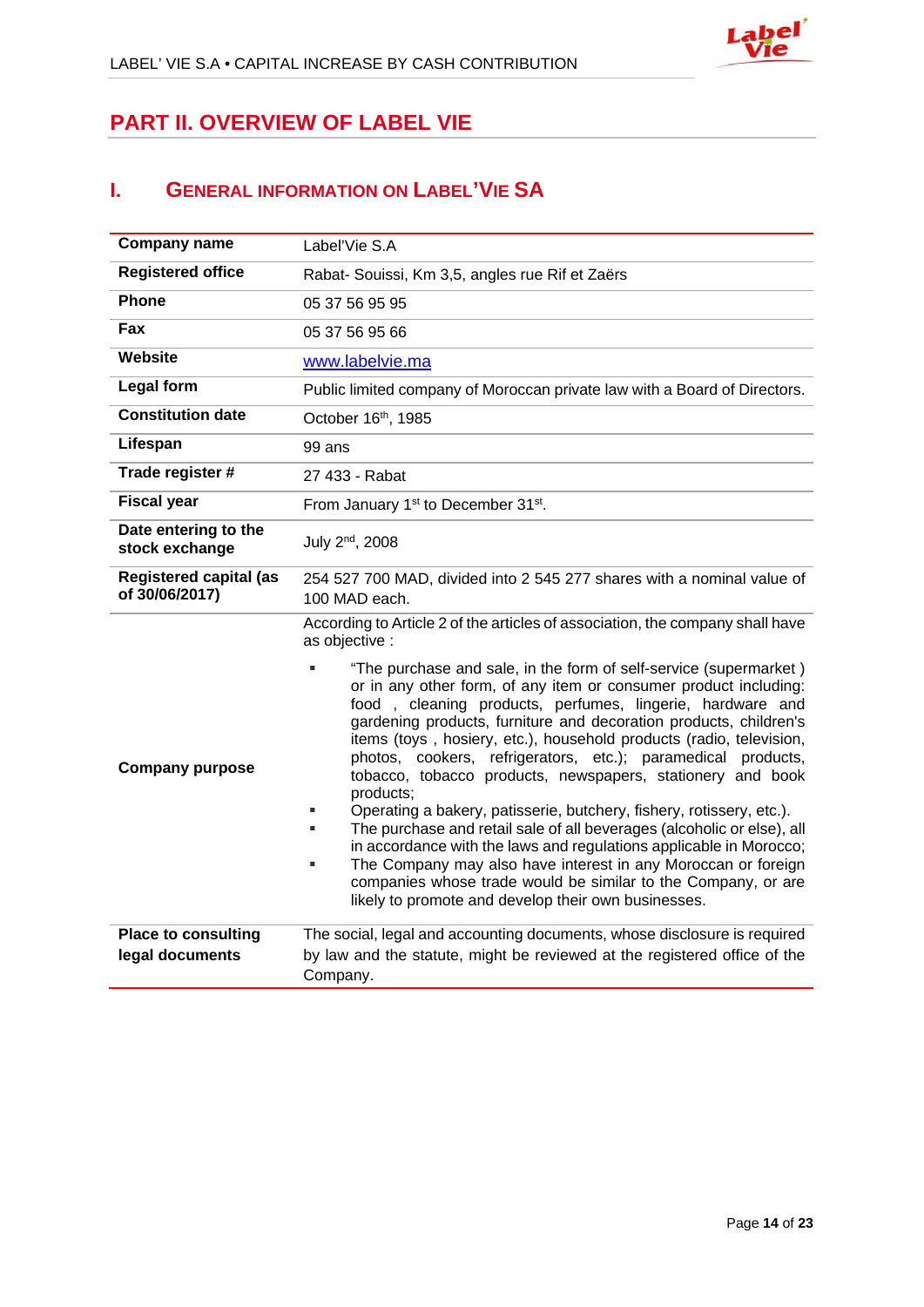# **II. INFORMATION ABOUT THE REGISTERED CAPITAL**

#### **1. GENERAL INFORMATION**

On June 30<sup>th</sup>, 2017, the capital of the company amounts to 254,527,700 MAD fully paid-up. It is divided into 2,545,277 shares with a par value of 100 MAD.

### **2. INFORMATION ABOUT THE REGISTERED CAPITAL**

Over the last 5 years, the shareholding structure of Label'Vie has evolved following the table below:

|                                   | 31/12/2012      |                  | 31/12/2013                  |                  | 31/12/2014             |                  | 31/12/2015      |                  | 31/12/2016                         |                  |
|-----------------------------------|-----------------|------------------|-----------------------------|------------------|------------------------|------------------|-----------------|------------------|------------------------------------|------------------|
| <b>Shareholders</b>               | Nb of<br>shares | $%$ of<br>shares | N <sub>b</sub> of<br>shares | $%$ of<br>shares | Nb of<br><b>shares</b> | $%$ of<br>shares | Nb of<br>shares | $%$ of<br>shares | N <sub>b</sub> of<br><b>shares</b> | $%$ of<br>shares |
| <b>Retail Holding</b>             | 1 322 601       | 51,96%           | 1 309 744                   | 51,46%           | 1 293 621              | 50,82%           | 1 315 207       | 51,67%           | 1 434 463                          | 56,36%           |
| <b>SAHAM Assurance</b>            | 350 227         | 13,76%           | 257 227                     | 10,11%           | 257 230                | 10,11%           | 257 230         | 10,11%           | 369 173                            | 14,50%           |
| <b>ARISAIG Africa</b><br>Consumer |                 | 0,00%            | 137 725                     | 5,41%            | 202 750                | 7,97%            | 139 678         | 5,49%            | ۰                                  | 0,00%            |
| ALJIA Holding <sup>1</sup>        | 148 758         | 5,84%            | 113 494                     | 4,46%            | 106 455                | 4,18%            | 106 455         | 4,18%            | 106 455                            | 4,18%            |
| Salariés                          | 7428            | 0,29%            | 6 5 9 3                     | 0,26%            | 1 627                  | 0,06%            | 786             | 0,03%            | 543                                | 0,02%            |
| <b>UNIMER</b>                     |                 | 0,00%            |                             | 0,00%            |                        | 0,00%            | 1               | 0,00%            | 1                                  | 0,00%            |
| Natural persons <sup>2</sup>      | ٠               | 0,00%            |                             | 0,00%            | 1                      | 0,00%            | 1               | 0,00%            | 1                                  | 0,00%            |
| Floating                          | 716 213         | 28,14%           | 720 494                     | 28,31%           | 683 592                | 26,86%           | 725 919         | 28,52%           | 634 641                            | 24,90%           |
| Auto-detention                    | 0               |                  | 0                           |                  | 0                      |                  | 120             |                  | 4597                               |                  |
| Total                             | 2 545 277       | 100,00%          | 2 545 277                   | 100,00%          | 2 545 277              | 100%             | 2 545 277       | 100,00%          | 2 545 277                          | 100,00%          |

*Source : Label'Vie*

Each share of Label'Vie corresponds to a voting right.

### **3. SHAREHOLDING STRUCTURE**

On June 28<sup>th</sup>, 2017, the Label'Vie capital is distributed as follows:

| <b>Shareholders</b>              | <b>Nb shares</b> | % of shares and voting rights |
|----------------------------------|------------------|-------------------------------|
| Retail Holding                   | 1 434 463        | 56,36%                        |
| SAHAM Assurances (ex-CNIA SAADA) | 369 173          | 14,50%                        |
| ALJIA Holding (ex-ETAMAR)        | 106 455          | 4,18%                         |
| Floating                         | 631 153          | 24,80%                        |
| Employees                        | 543              | 0,02%                         |
| <b>UNIMER</b>                    |                  | 0.00%                         |
| Natural persons <sup>3</sup>     |                  | 0.00%                         |
| Auto-detention                   | 3 2 8 8          | 0.13%                         |
| <b>Total</b>                     | 2 545 277        | 100%                          |
| Source: Label'Vie                |                  |                               |

<sup>&</sup>lt;sup>1</sup> Formerly ETAMAR<br><sup>2</sup> Representative share on the Board of Directors attributed to Mr. Said IBRAHIMI as of 31/12/2016

<sup>&</sup>lt;sup>3</sup> Representative share on the Board of Directors attributed to Mr. Said IBRAHIMI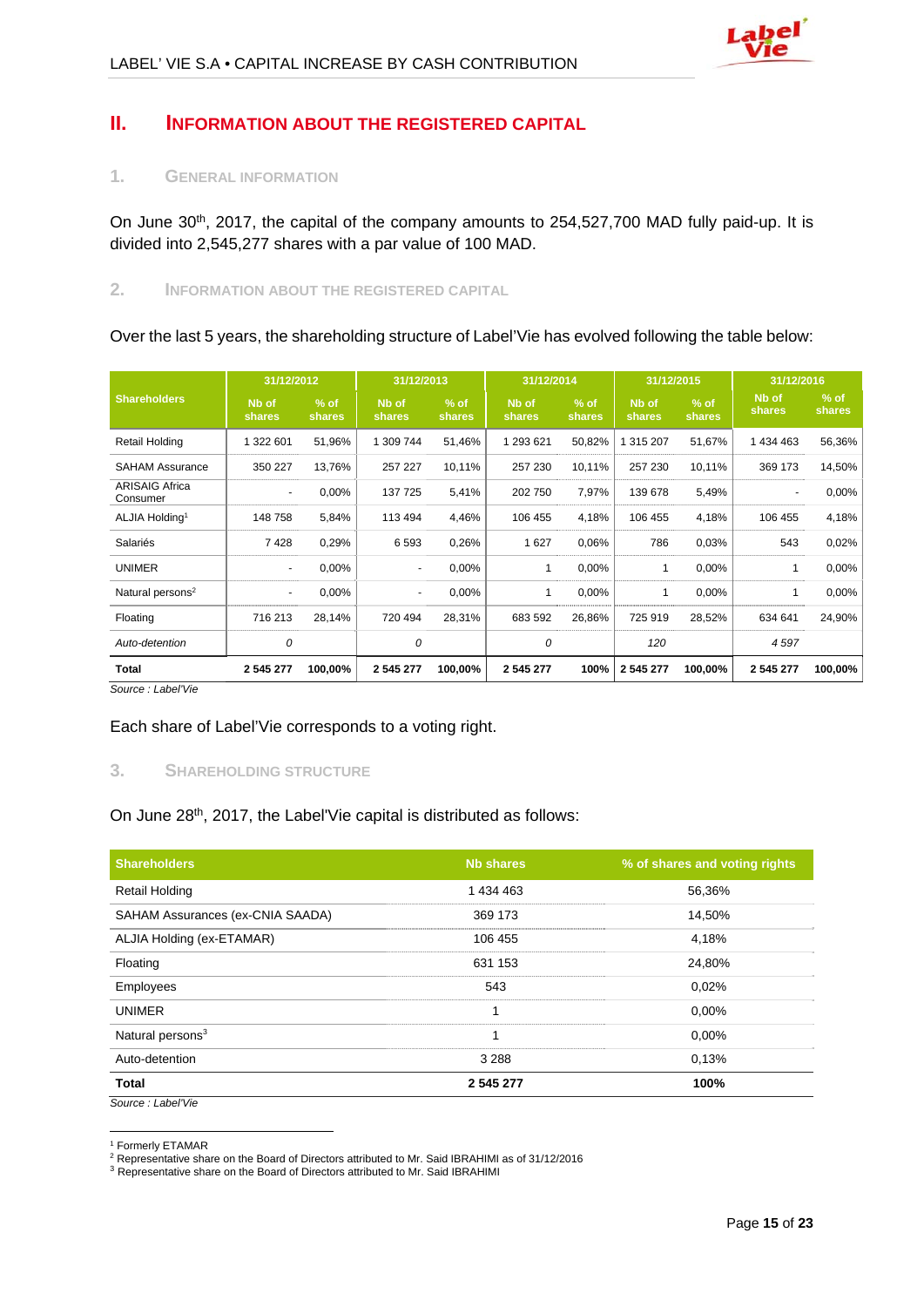# **III. AFFILIATION TO BEST FINANCIÈRE GROUP**

**1. LEGAL STRUCTURE OF BEST FINANCIÈRE AS OF JUNE 30TH, 2017:** 



*Source : Label' Vie*

The diversification of the group's activities led the managers to opt for a reorganization by cluster. Best Financière Group is organized around two business lines, achieving a net profit of 152.5 MMAD in 2016. Its main shareholders are AZ Développement (55.3%) and YADOGHI Capital (29.53%).

#### **2. BOARD OF DIRECTORS**

On June 29<sup>th</sup>, 2017, the composition of Label'Vie's Board of Directors was as follows:

| Member of the<br><b>Board</b> | <b>Appointment</b><br>date | <b>Mandate</b><br>renewal date | <b>Expiry of term</b>                 | <b>Position</b>          | <b>Affiliation to</b><br>Label'Vie or to<br><b>Baord member</b> |  |
|-------------------------------|----------------------------|--------------------------------|---------------------------------------|--------------------------|-----------------------------------------------------------------|--|
| Zouhaïr Bennani               | 25/03/2004                 | 27/06/2014                     | GM called to approve<br>2019 accounts | Chairman of the<br>Board | Chairman of the<br>Board                                        |  |
| Rachid Hadni                  | 25/03/2004                 | 27/06/2014                     | GM called to approve<br>2019 accounts | CEO of Label'Vie<br>S.A  | CEO of Label'Vie<br>S.A                                         |  |
| Adil Bennani                  | 25/03/2007                 | 27/06/2014                     | GM called to approve<br>2019 accounts | Board member             | Intuitu personae                                                |  |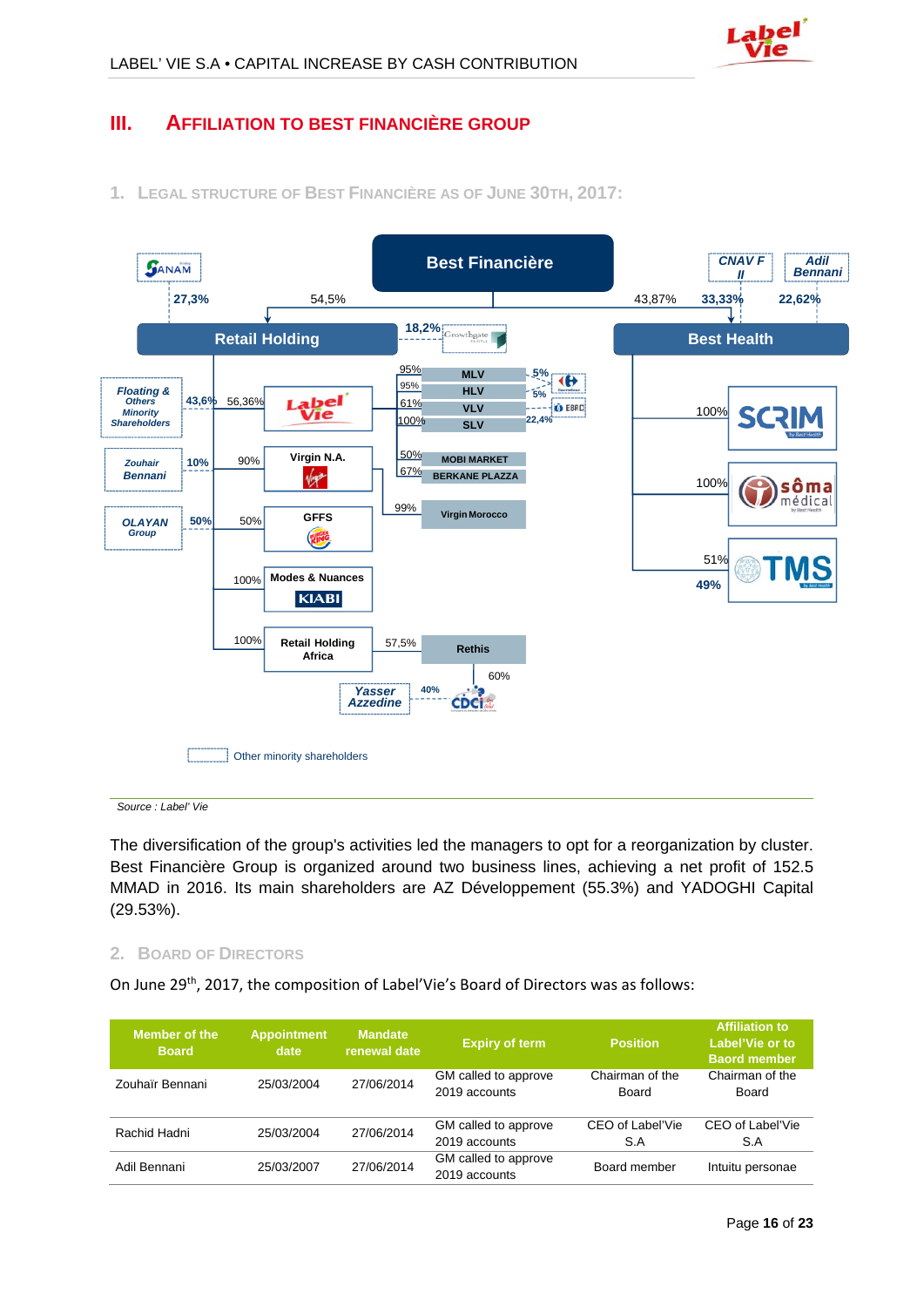### LABEL' VIE S.A • CAPITAL INCREASE BY CASH CONTRIBUTION



| <b>Member of the</b><br><b>Board</b>                       | <b>Appointment</b><br>date | <b>Mandate</b><br>renewal date | <b>Expiry of term</b>                                 | <b>Position</b> | <b>Affiliation to</b><br>Label'Vie or to<br><b>Baord member</b>                    |
|------------------------------------------------------------|----------------------------|--------------------------------|-------------------------------------------------------|-----------------|------------------------------------------------------------------------------------|
| Saïd Ali                                                   | 20/06/2006                 | 27/06/2014                     | GM called to approve<br>2019 accounts                 | Board member    | Intuitu personae                                                                   |
| Unimer represented<br>by Ismaïl Farih                      | 13/12/2007                 | 29/06/2017                     | GM called to approve<br>2022 accounts                 | Board member    | Conseiller du<br>Président                                                         |
| <b>Retail Holding</b><br>represented by<br>Zouhaïr Bennani | 25/03/2004                 | 27/06/2014                     | GM called to approve<br>2019 accounts                 | Board member    | Chairman of Retail<br>Holding                                                      |
| Saham Assurance<br>represented by<br>Kawtar Johrati        | 10/10/2008                 | 28/06/2012                     | GM called to approve<br>2017 accounts                 | Board member    | General Manager of<br>the Asset<br>Management<br>subsidiary of<br>Saham Assurances |
| Laissaoui Riad                                             | 29/06/2017                 |                                | GM called to approve<br>2022 accounts                 | Board member    | Directeur Général<br>de Retail Holding                                             |
| Souaid Karim                                               | 29/06/2017                 |                                | GM called to approve<br>2022 accounts                 | Board member    | Intuitu personae                                                                   |
| Gilles de Clerck                                           | 29/06/2017                 |                                | Board member<br>GM called to approve<br>2022 accounts |                 | Intuitu personae                                                                   |
| Bensouda Amine                                             | 29/06/2017                 |                                | GM called to approve<br>2022 accounts                 | Board member    | Intuitu personae                                                                   |
| Dahib Jamila                                               | 29/06/2017                 |                                | GM called to approve<br>2022 accounts                 | Board member    | Legal director                                                                     |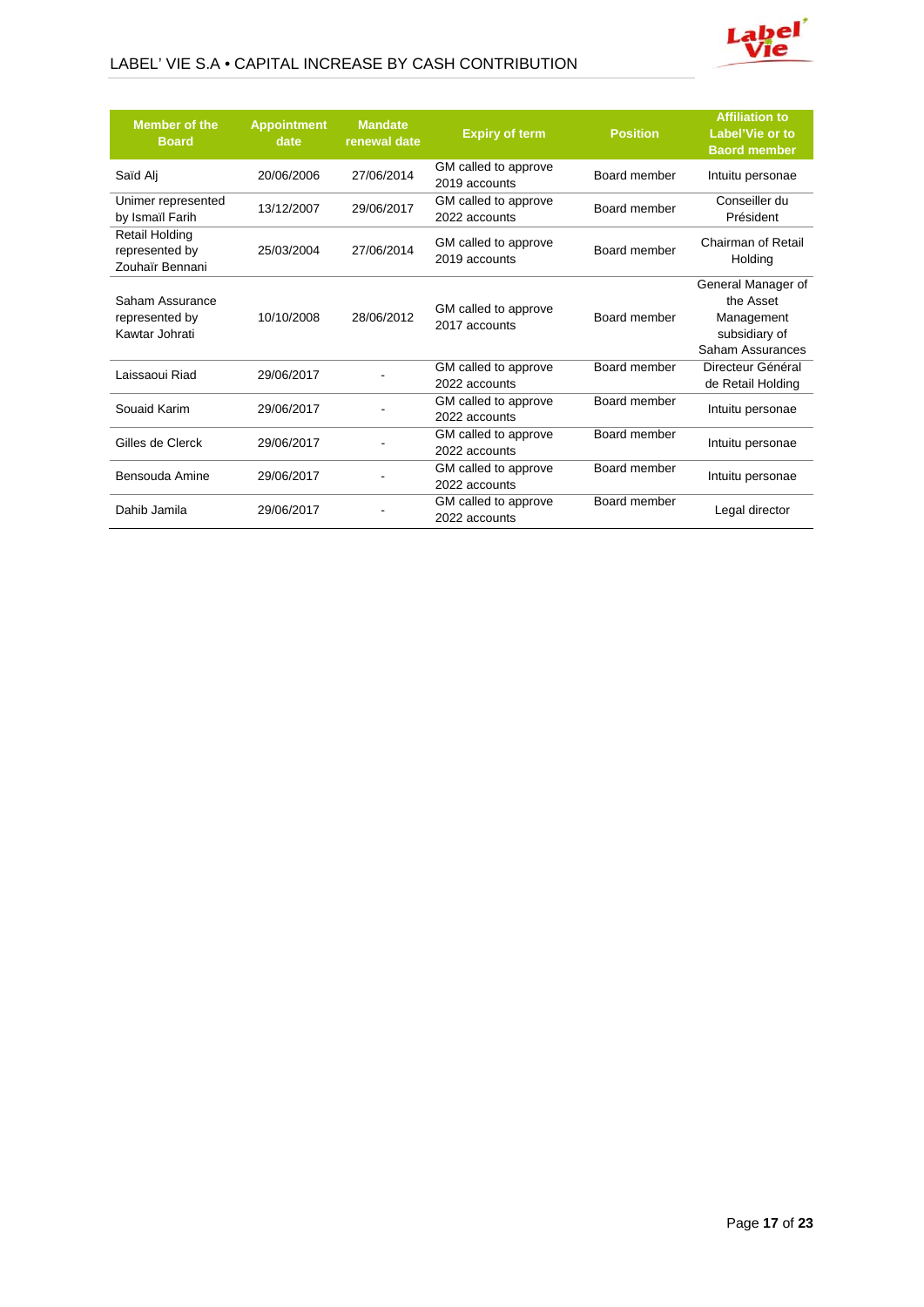

# **PART III. CONSOLIDATED ACCOUNTS OF LABEL' VIE**

## **DISCLAIMER**

The year 2016 has witnessed multiple events that reshaped the structure of the group: (i) capital increase of VLV SAS with the entry of the EBRD (ii) the merger between VLV and Petra (Best Real Estate SA) (retail parks and shopping malls owner and developer), as part of the group's new strategy to separate the retail activity from the real estate activity.

These operations has affected the share capital of VLV (increase of 172.4 MMAD in favor of the EBRD followed by a capital increase of 130.6 MMAD to the benefit of the shareholders of Petra).

Consequently, the consolidation scope Label'Vie Group has undergone the following changes:

- Decrease in the shareholding percentage of Label'Vie in VLV to 61%;
- Expansion of the scope following the integration of Petra.

For a better comparison of financial aggregates and a neutralization of the impact of these transactions on the consolidated accounts, we presented the pro-forma financial statements for 2015.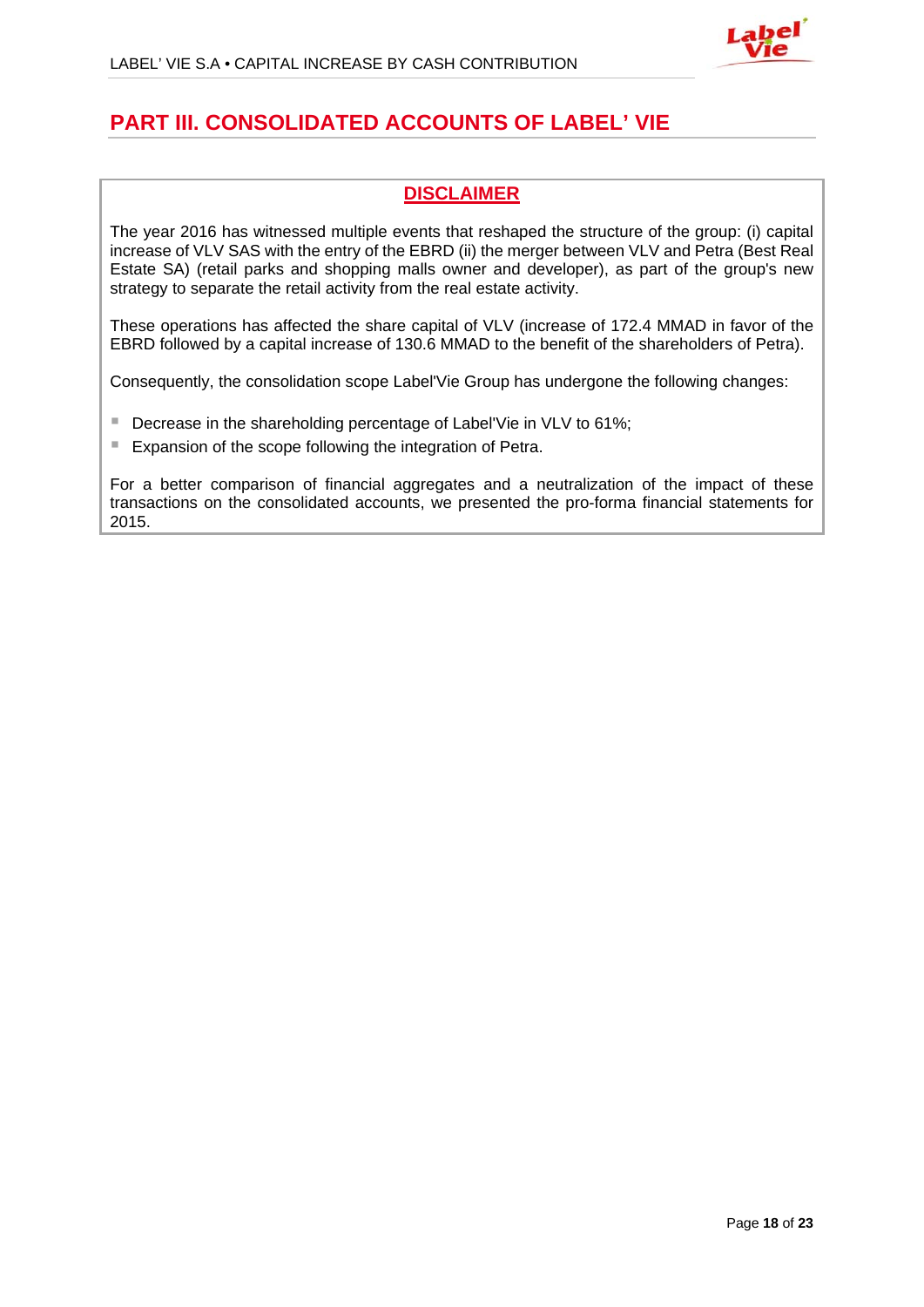# **I. CONSOLIDATED INCOME STATEMENT**

| <b>MMAD</b>                                                         | 2014        |           | 2015 Var 14/15 | 2015<br>pro          | 2016        | <b>Var 15</b><br>pro |
|---------------------------------------------------------------------|-------------|-----------|----------------|----------------------|-------------|----------------------|
| Sales of goods                                                      | 5760,2      | 6 1 2 6 0 | 6.4%           | forma<br>6 1 2 6 , 0 | 6771,6      | forma/16<br>10,5%    |
| Sales of goods and services produced                                | 550,2       | 606,0     | 10,1%          | 729,1                | 785,7       | 7,8%                 |
| <b>Consolidated turnover</b>                                        | 6 3 1 0 , 4 | 6 732,0   | 6.7%           | 6 855,1              | 7 557,4     | 10,2%                |
| Write offs, transfer of expenses                                    | 91,5        | 66,9      | $-26,9%$       | 72,6                 | 163,2       | 124,6%               |
| <b>Consolidated operating revenues I</b>                            | 6401,9      | 6798,8    | 6,2%           | 6927,8               | 7720,5      | 11,4%                |
| Purchases of goods sold                                             | 5 2 1 6 .9  | 5488,8    | 5,2%           | 5488,9               | 6 0 1 0 , 3 | 9,5%                 |
| Consumables                                                         | 121,2       | 133,4     | 10,0%          | 142,6                | 172,1       | 20,7%                |
| Other external expenses                                             | 315,6       | 335,0     | 6.1%           | 334,0                | 380,6       | 13,9%                |
| Taxes                                                               | 39,3        | 39,4      | 0.3%           | 48,2                 | 62,2        | 29,1%                |
| Personnel expenses                                                  | 296,9       | 326,2     | 9.9%           | 327,1                | 384,3       | 17,5%                |
| Other operating expenses                                            | 44,2        | 0,4       | $-99,1%$       | 0,4                  | 7,7         | NS.                  |
| Depreciations and amortizations                                     | 197,5       | 212,3     | 7,5%           | 267,2                | 330,5       | 23,7%                |
|                                                                     | 6 2 3 1 , 7 | 6 535,5   | 4.9%           | 6 608,4              | 7 347,6     | 11,2%                |
| <b>Consolidated operating expenses II</b><br><b>EBIT (I-II) III</b> |             |           |                |                      |             | 16,8%                |
| Income from equity securities and other fixed securities            | 170,2       | 263,3     | 54,7%          | 319,4                | 373,0       | NS.                  |
|                                                                     | 0,0         | 0,0       | $-5.0%$        | $_{0,0}$             | 3,6         |                      |
| Exchange gains<br>Interest and other financial revenue              | 0,9         | 2,8       | NS             | 2,8                  | 1,3         | $-54.7\%$<br>70,0%   |
|                                                                     | 42,0        | 47,9      | 14,1%          | 39,9                 | 67,8        | $-33,9%$             |
| Financial write offs, transfer of expenses                          | 20,3        | 22,6      | 11,2%          | 22,6                 | 15,0        |                      |
| <b>Financial products IV</b>                                        | 63,3        | 73,3      | 15,8%          | 65,3                 | 87,7        | 34,3%                |
| Interest charges                                                    | 147,7       | 171,6     | 16.2%          | 190,7                | 201,4       | 5,6%                 |
| Exchange loss                                                       | 1,0         | 1,1       | 6,0%           | 1,1                  | 0,8         | $-25.1%$             |
| Other financial expenses                                            | 2,8         | 0,2       | $-92,1%$       | 0,2                  | 8,0         | NS.                  |
| <b>Financial allocations</b>                                        | 0,2         | 0,3       | 21,9%          | 0,3                  | 0,4         | 54,9%                |
| <b>Financial expenses V</b>                                         | 151,7       | 173,1     | 14,1%          | 192,3                | 210,7       | 9,5%                 |
| Financial result (IV-V) VI                                          | $-88,4$     | $-99,8$   | 12,9%          | $-127,0$             | $-123,0$    | $-3,2%$              |
| Current result (III+VI) VII                                         | 81,8        | 163,5     | 99,8%          | 192,4                | 250,0       | 29,9%                |
| Proceeds of sale of fixed assets                                    | 466,2       | 0,7       | $-99,9%$       | 0,7                  | 2,5         | NS.                  |
| Other non-current revenues                                          | 17,4        | 40,8      | 134,3%         | 42,1                 | 7,3         | $-82,7%$             |
| Non-current write-offs, transfer of expenses                        | 0,0         | 0,0       | <b>NS</b>      | 0,0                  |             |                      |
| <b>Non-current products VIII</b>                                    | 483,6       | 41,4      | $-91,4%$       | 42,7                 | 9,8         | $-77,1%$             |
| Net value of assets sold                                            | 363,0       | 1,4       | $-99,6%$       | 1,4                  | 2,5         | 74,4%                |
| Other non-current expenses                                          | 61,9        | 38,8      | $-37,2%$       | 38,0                 | 12,5        | -67,2%               |
| Non-current allocations to repayment and provisions                 | 24,6        | 1,2       | -95,1%         | 2,2                  | 7,9         | NS.                  |
| Non-current expenses IX                                             | 449,5       | 41,5      | -90,8%         | 41,7                 | 22,9        | -45,0%               |
| Non-current result (VIII-IX) X                                      | 34,1        | 0,0       | -100,0%        | 1,1                  | $-13,1$     | NS.                  |
| EBT (VII+X) XI                                                      | 115,9       | 163,5     | 41,0%          | 193,5                | 236,9       | 22,4%                |
| Income tax                                                          | 35,6        | 54,2      | 52,0%          | 61,5                 | 72,3        | 17,5%                |
| Net income                                                          | 80,3        | 109,3     | 36,1%          | 132,0                | 164,6       | 24,7%                |
| Net-income-Group share                                              | 81,0        | 107,8     | 33,1%          | 111,9                | 139,5       | 24,6%                |
| <b>Minority interest</b>                                            | $-0,7$      | 1,5       | NS             | 20,1                 | 25,1        | 25,1%                |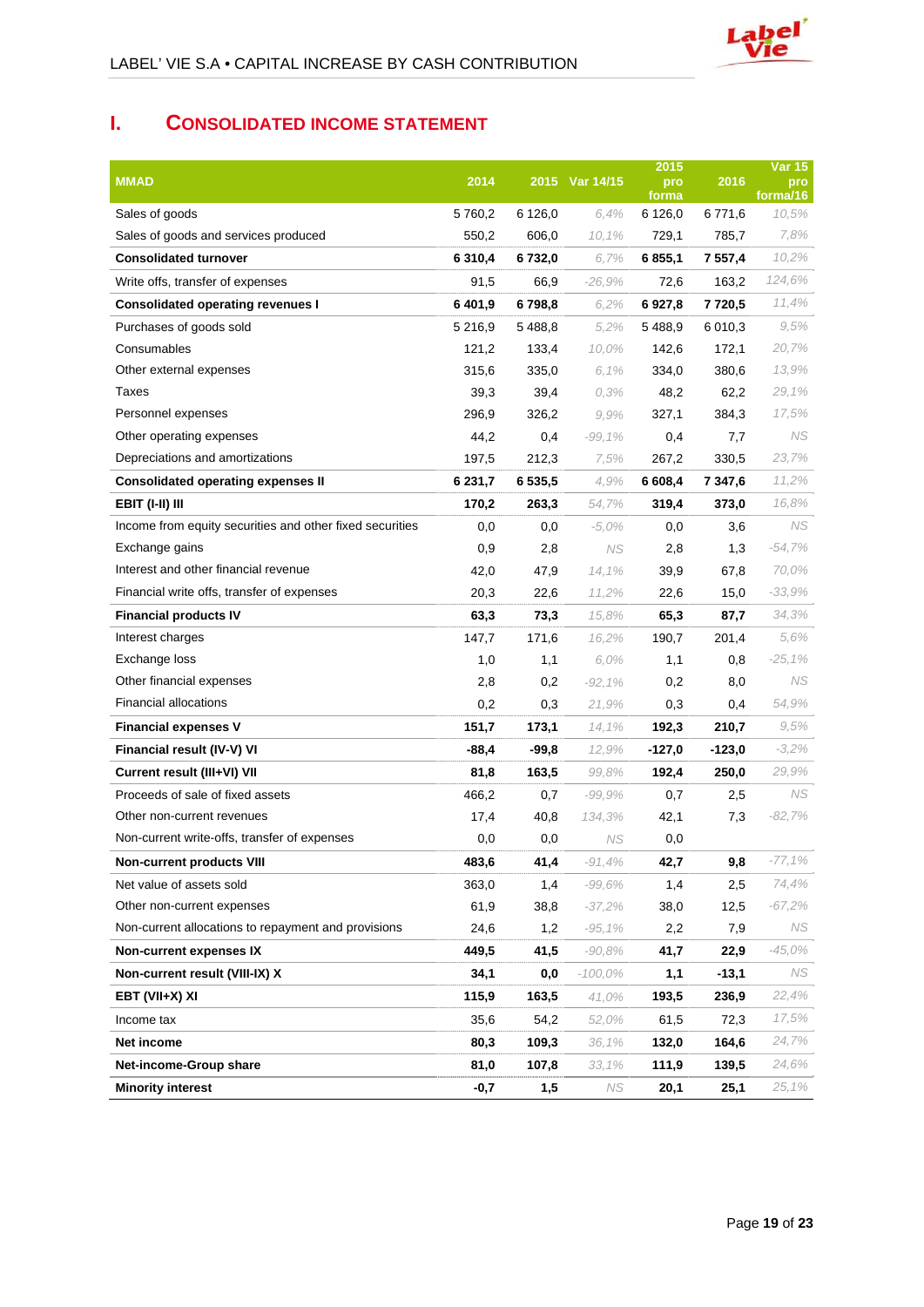

# **II. CONSOLIDATED BALANCE SHEET**

| <b>Assets - MMAD</b>        | 2014        | 2015        | Var 14/15 | 2015 pro<br>forma | 2016        | Var 15 pro<br>forma /16 |
|-----------------------------|-------------|-------------|-----------|-------------------|-------------|-------------------------|
| Intangible assets (A)       | 424,9       | 479,9       | 12.9%     | 832,3             | 966,8       | 16,2%                   |
| Tangible assets (B)         | 3 0 3 0 , 3 | 3 2 4 2 , 3 | 7.0%      | 4 3 3 6 , 2       | 4 632,2     | 6.8%                    |
| Financial assets (C)        | 106,7       | 128,6       | 20.6%     | 133,9             | 139,7       | 4,4%                    |
| Exchange adjustments (D)    | 0,0         | 0,0         | <b>NS</b> | 0,0               | 0,0         | NS.                     |
| TOTAL $I = (A+B+C+D)$       | 3 5 6 1 , 8 | 3850,8      | 8,1%      | 5 302,4           | 5738,7      | 8,2%                    |
| Inventories (E)             | 998,5       | 1 063,7     | 6.5%      | 1 111,0           | 1 208,8     | 8,8%                    |
| Accounts receivables (F)    | 1722,0      | 1 549,6     | $-10.0\%$ | 1 691,8           | 1 7 1 4 , 0 | 1,3%                    |
| Markeatable securities (G)  | 178,0       | 31,5        | $-82.3%$  | 512,0             | 487,5       | $-4,8%$                 |
| Exchange adjustments (H)    | 0,2         | 0,3         | 21.9%     | 0,3               | 0,4         | 54,9%                   |
| TOTAL II $(E + F + G + H)$  | 2898,8      | 2 645,1     | $-8,7%$   | 3 3 1 5 , 2       | 3 4 1 0 , 6 | 2,9%                    |
| <b>Cash and equivalents</b> | 752,8       | 354,7       | $-52.9%$  | 357,9             | 187,5       | $-47,6%$                |
| <b>TOTAL III</b>            | 752,8       | 354,7       | $-52,9%$  | 357,9             | 187,5       | $-47,6%$                |
| $GLOBAL (I + II + III)$     | 7 213,5     | 6850,6      | $-5,0\%$  | 8975,5            | 9 3 3 6 , 9 | 4,0%                    |

| <b>Liabilities - MMAD</b>             | 2014      | 2015        | Var 14/15 | 2015 pro<br>forma | 2016        | <b>Var 15</b><br>pro forma<br>/16 |
|---------------------------------------|-----------|-------------|-----------|-------------------|-------------|-----------------------------------|
| Shareholders' equity                  |           |             |           |                   |             |                                   |
| Capital                               | 254,5     | 254,5       | $0.0\%$   | 254,5             | 254,5       | $0,0\%$                           |
| Share premium and acquisition premium | 783.4     | 783.4       | $0.0\%$   | 783,4             | 783,4       | $0,0\%$                           |
| Acquisition gap                       | 59,8      | 59,8        | $0.0\%$   | 59,8              | 59,8        | $0.0\%$                           |
| Legal reserves                        | 17,7      | 21,8        | 23,5%     | 21,3              | 24,2        | 13,2%                             |
| Other reserves (consolidated)         | 59,4      | 66,7        | 12,3%     | $-49.5$           | 6,7         | $-113.4%$                         |
| Retained earnings                     | 81,0      | 70,9        | $-12.5%$  | 71,0              | 44,6        | $-37,2%$                          |
| Consolidated net income               | 80,3      | 109,3       | 36,1%     | 132,0             | 164,6       | 24,7%                             |
| <b>TOTAL Shareholders' Equity (A)</b> | 1 3 3 6 1 | 1 366,4     | $0.0\%$   | 1 272,5           | 1 3 3 7 , 7 | 5,1%                              |
| Minority interests (B)                | 9,9       | 9,1         | $-8,1%$   | 986,1             | 1 009,2     | 2,3%                              |
| Financial debt (C)                    | 2 599,0   | 2 106,3     | $-19.0\%$ | 2899,9            | 2 867,1     | $-1.1\%$                          |
| Bonds issued                          | 1 900,0   | 1 616,6     | $-14.9%$  | 1766,6            | 1766,6      | $0.0\%$                           |
| Other financial debts                 | 699,0     | 489,7       | $-29.9%$  | 1 1 3 3 , 3       | 1 100,5     | $-2.9%$                           |
| Long term provisions (D)              | 5,2       | 5,6         | 7,3%      | 5,6               | 11,1        | 99.8%                             |
| Exchange adjustments (E)              | 0,0       | 0,0         | <b>NS</b> |                   | 0,0         |                                   |
| TOTAL $I(A + B + C + D + E)$          | 3 950,1   | 3 4 8 7 , 4 | $-11,7%$  | 5 1 64,0          | 5 2 2 5 , 0 | 1,2%                              |
| Accounts payables (F)                 | 2 845,9   | 3 213,9     | 12,9%     | 3 661,9           | 3 905,9     | 6,7%                              |
| Other provisions (G)                  | 67,1      | 29,2        | $-56,4%$  | 29,2              | 14,5        | $-50.3%$                          |
| Exchange adjustments (H)              | 0,3       | 0,3         | $-11,2%$  | 0,3               | 1,4         | 370,0%                            |
| TOTAL II ( $F + G + H$ )              | 2913,3    | 3 243,4     | 11.3%     | 3 691,4           | 3 9 21,8    | 6.2%                              |
| <b>Overdrafts</b>                     | 350,0     | 120,0       | $-65,7%$  | 120,0             | 190,0       | 58,3%                             |
| <b>TOTAL III</b>                      | 350,0     | 120,0       | $-65,7%$  | 120,0             | 190,0       | 58,3%                             |
| $GLOBALI + II + III$                  | 7 213,5   | 6850,6      | $-5.0%$   | 8975,5            | 9 3 3 6 , 9 | 4,0%                              |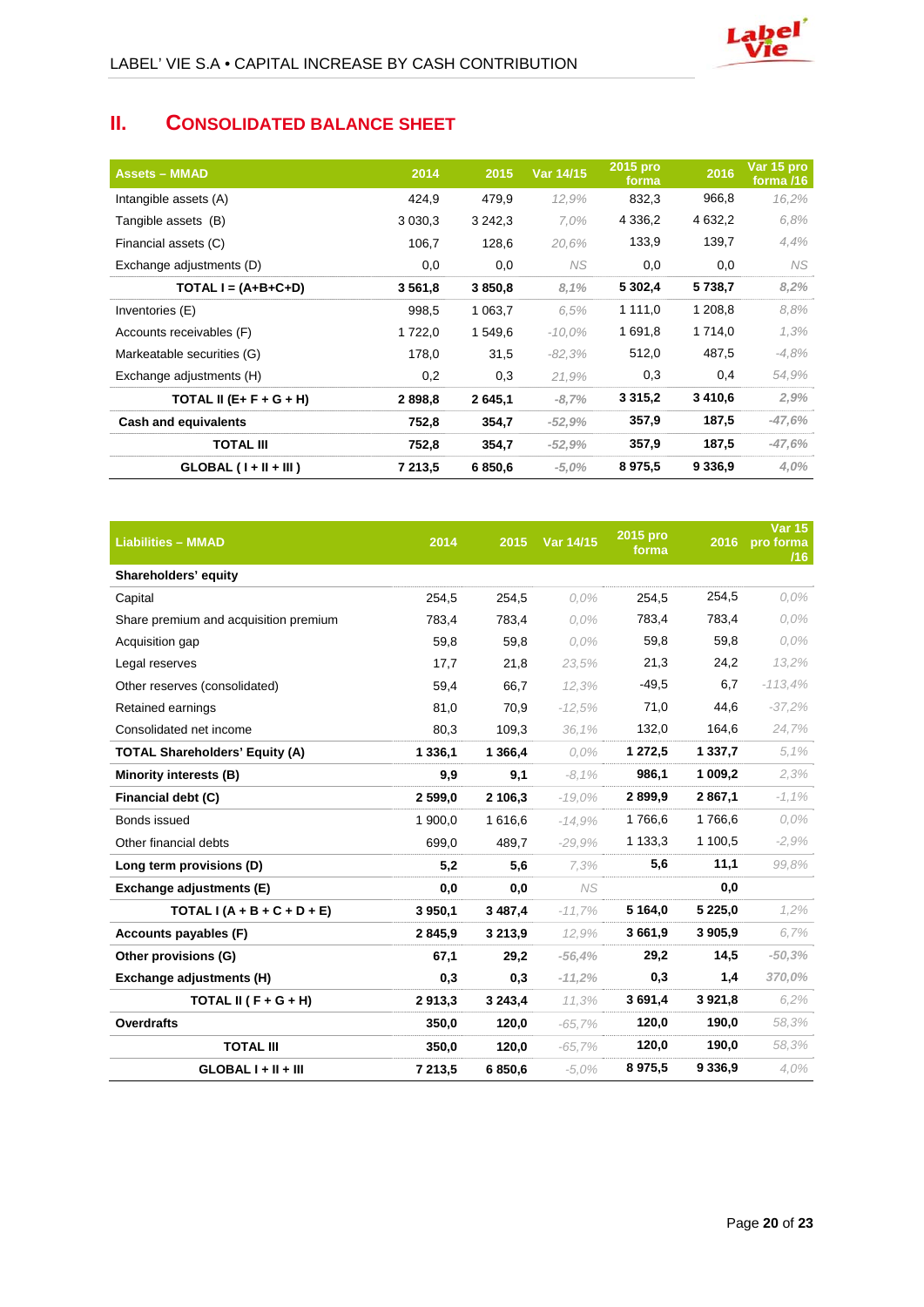

# **PART IV. RISK FACTORS**

## **I. ECONOMIC RISKS**

Future revenues and results of the Label'Vie group depend significantly on the evolution of the Moroccan economy.

The main activity of the Label'Vie group is the sale of consumer goods. Consequently, the turnover and profitability of the Label'Vie group depend significantly on the evolution of Moroccan consumer spending. The evolution of consumption in Morocco is closely related country's economic situation and, more particularly, the average household income. A lower contraction or growth in the Moroccan economy could have a negative impact on the growth of the number of consumers and the average basket, which could have an adverse impact on the growth and profitability of the Label'Vie group or even result in a decrease in income and earnings.

The economic risk is reduced primarily by the favorable prospects of international organizations for changes in GDP and inflation. Secondly, the economic risk is mitigated, in the case of the Label'Vie group, thanks to the turnover structure, essentially constituted by sales of goods of primary necessity.

## **II. COMPETITIVE RISK**

Competitive risk includes the risk of an emerging organized new competitor as well as the risk of losing ground before existing competitors. Label'Vie Group may thus face intensifying competition within the Moroccan retail market because of competing brands development, resulting therefore in a loss of market share and lower revenues of Label'Vie Group.

### **III. INVESTMENT RISK**

Investment risk is the risk that projects will not be carried out within the budget and on time, initially resulting in a lag or decrease in project performance.

However, the Label'Vie group has accumulated a rich experience in realizing store opening projects, supported by experts from Best Real Estate. In addition, VLV also has an in-depth expertise in real estate management. The investment risk is also mitigated to date by the creation of a team entirely dedicated to development and management of new projects and has a diverse experience in the different operational departments of the group.

Label'vie group also benefits from the expertise of its international partner Carrefour, to carry out the development of new Carrefour hypermarkets. Moreover, the investment risk also encompasses certain risks linked to changes in the real estate price in Morocco. Demand for real estate in urban areas continues to rise, due to population growth, increasing urbanization rates and facilitating access to credit. The likelihood of land prices continuing in an upward trend seen in recent years is significant. This situation represents a risk factor for the group, if the latter does not succeed in limiting the impact of the rise in commercial real estate prices in its investment program.

However, this risk is mitigated, on the one hand, by the state's desire to create 15 new cities by 2020. These satellite cities would constitute an additional supply of land in urban areas, which would tend to reduce the surge of prices, and on the other hand by the creation of the VLV real estate company to carry out real estate investments.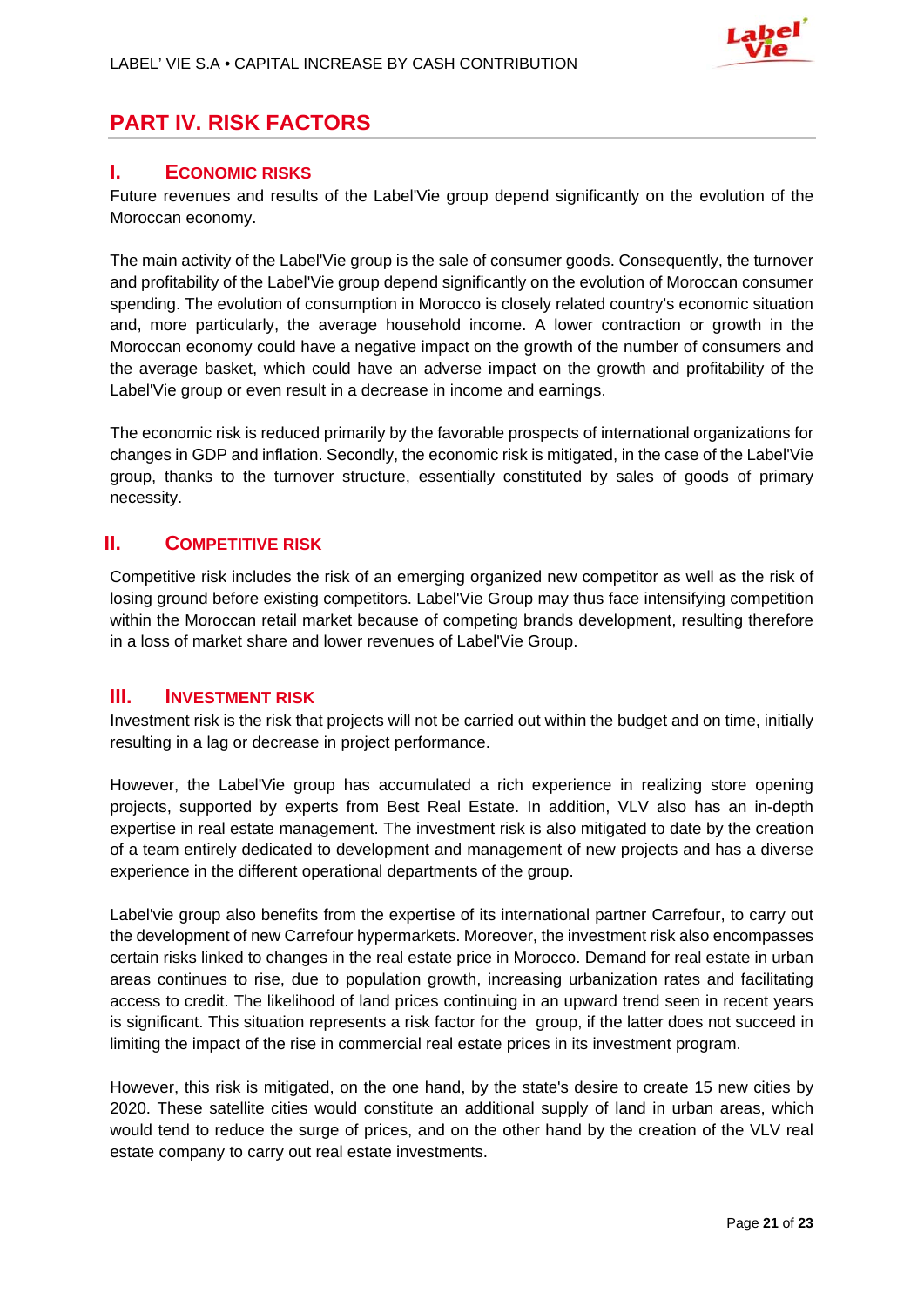

# **IV. MANAGEMENT RISKS**

As part of its business, Label'Vie is subject to several management risks, including: food-related risks, risks related to theft and fraud, as well as risks related to human resources.

Food products are by definition likely to cause real health risks.

In spite of the civil liability insurance contracted by the company, a consumer affected by a food product purchased from one of the group's stores could cause damage in terms of image and reputation for the group as a whole. This could result in a loss of customers and an impact on the group's revenues.

The performance of Label'Vie is significantly dependent on its management team, which has a great deal of experience and knowledge of large and medium retail stores. The loss of key management members could have a significant negative impact on the group's ability to implement its strategy. The group also depends on a qualified staff with the experience and the capacities necessary to the development of its activity. The possible difficulty of the group companies in recruiting and training competent and qualified teams could result in a deterioration of the services offered by the group.

## **V. LEGAL RISK**

**LEGAL RISK PERTAINING TO THE SECTOR OF SUPERMARKETS**

Label'Vie Group activities are subject to many regulations related to the nature of the products it sells. The regulatory framework is likely to change, which could be favorable or unfavorable to the group. Such changes could lead to additional costs, or not being in line with the development Label'Vie Group model, or changing the competitive environment in which the group could develop.

**LEGAL RISK PERTAINING TO INVESTMENTS**

Any request for any license in order to construct large stores in major cities is investigated by municipalities that submit them to services and agencies for specific technical aspects, namely the Urban Agency and the Economic Division of the Prefecture. These requests are then processed by a tripartite committee chaired by the Director of the Urban Agency, in addition to other representatives of the municipality and the Town Hall. This committee then decides on the project in accordance with laws and regulations in effect, and according to the planning documents in force (Urban Master Plan, Development Plan, etc.).

As far as requests of operating licenses are concerned, it delivery is the responsibility of the president of the municipality in accordance with section 44 of the municipal charter. However, the investigation procedure of such requests, it differs from one municipality to another.

## **VI. CURRENCY EXCHANGE RISKS RELATED TO PURCHASES**

Label'Vie is a sourcing company on the international market of some imported products such as fresh products (Carrefour products, cheese, cooked meats, etc.), dry goods or certain bazaar products. Therefore like any importing company, it is exposed to the risk of unfavorable changes in exchange rates within the international currency market.